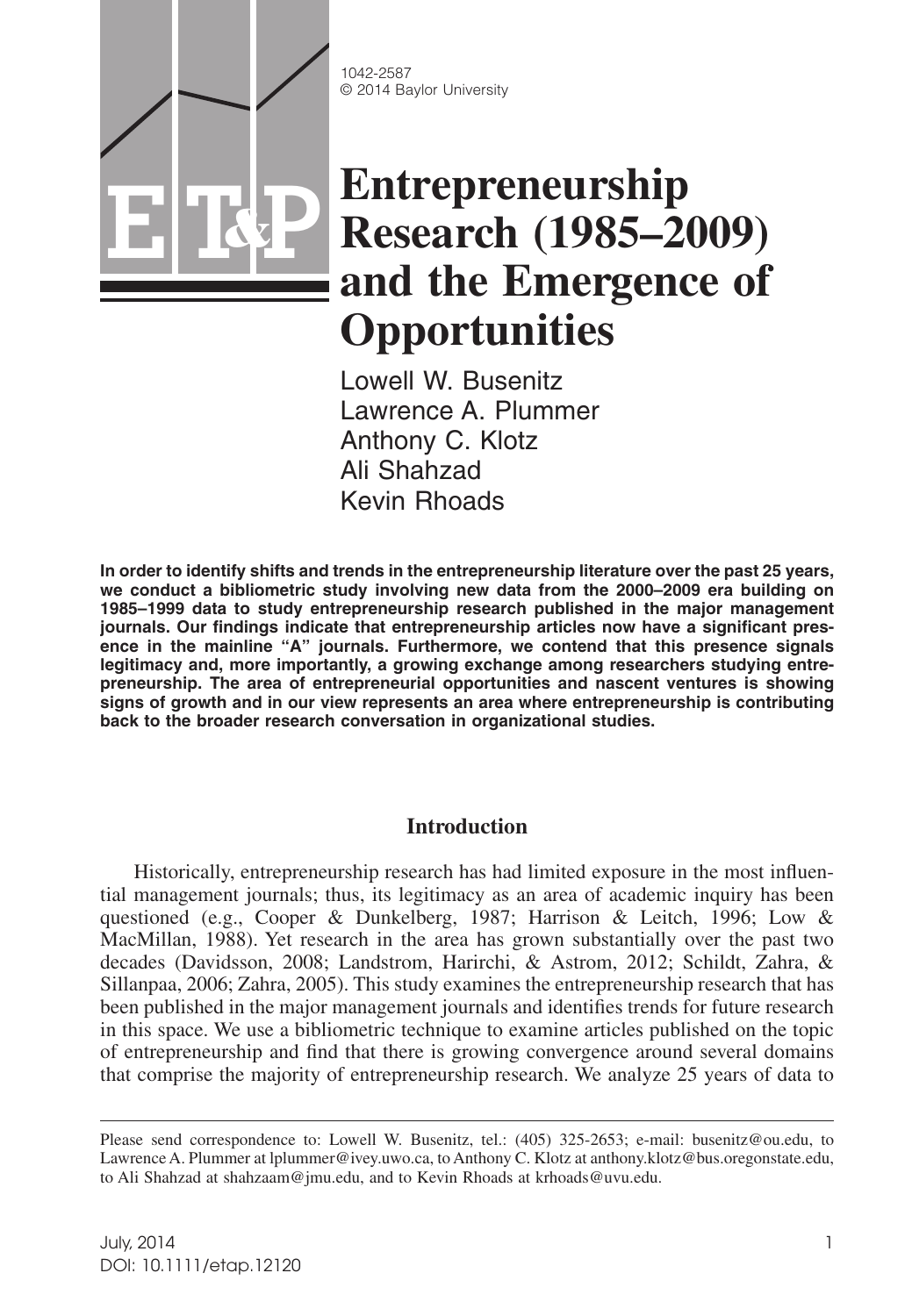find the developments that are shaping the current collective state of entrepreneurship research and to study the trends and trajectories of the research in this area. Our empirical findings serve as the foundation from which we raise conjectures and probe questions about the boundaries and direction of research in this domain. More specifically, we examine what might be emerging as a distinctive domain of entrepreneurship research. We also explore the implications of boundary and exchange issues for entrepreneurship in particular and the broader management research in general.

This article makes two primary contributions. First, we offer a quantitative-based perspective reflecting the current trends in the field. Studying the trends in entrepreneurship research helps identify momentum and shifts within the domain to isolate areas where cutting-edge research is developing and where future research can be directed to better advance the field (Aldrich & Baker, 1997; Bull & Willard, 1993; Gartner, Davidsson, & Zahra, 2006; Landstrom et al., 2012). Second, our analysis provides a fresh perspective for those researchers looking toward entrepreneurship as a secondary area of study for extending their own research. Identifying new developments and trends in areas within entrepreneurship will not only facilitate aspiring authors to better position their work but also will potentially enhance the impact of their work. Thus, this study informs researchers who are primarily focused on entrepreneurship research as well as those based in other disciplines who may find their inquiry extending into the entrepreneurship domain (Venkataraman, 1997; Zahra, 2005).

#### **Entrepreneurship and Management Research**

An important indication of the quality and legitimacy of any discipline's research is the extent to which studies using concepts and approaches from that discipline are published in leading journals (Aldrich & Baker, 1997). When a field's presence in major journals is limited, questions regarding rigor, conceptual boundaries, and acceptance as a bona fide academic discipline seem to become perpetual issues (Curran & Blackburn, 2001). Entrepreneurship research has historically had a limited presence in the most influential management journals; thus, its legitimacy as an area of academic inquiry has been questioned (Cooper & Dunkelberg, 1987; Harrison & Leitch, 1996; Low & MacMillan, 1988). Indeed, entrepreneurship's very early journey through the trait-based focused research involved numerous conversations regarding the distinctive features and boundaries of the domain (e.g., Erikson, 2001; Shane & Venkataraman, 2001; Singh, 2001; Zahra & Dess, 2001). Consequently, acceptance from the larger management community has historically been limited.

Given the growing interest in scholarship and the future of entrepreneurship research as a field of study (Davidsson, 2008; Zahra & Wright, 2011), several recent studies have examined the scientific structure of entrepreneurship research. Gregoire, Noel, Dery, and Bechard (2006) performed content analysis on the co-citations of papers published in the *Frontiers of Entrepreneurship Research* from 1981 to 2004, and their network-type analysis suggest that there is some convergence around conceptual themes. Furthermore, Teixeira (2011) examined seven core entrepreneurship journals from 2005 to 2010 and found a number of subject areas or (in)visible colleges to be emerging. Finally, using Social Science Citation Index data from 2000 to 2004, Schildt et al. (2006) found multiple clusters of research topics emerging. Recent work also indicates that entrepreneurship scholars are increasingly basing their work on prior entrepreneurship research; in so doing communities are emerging within specific subdomains of the field (Gartner et al., 2006).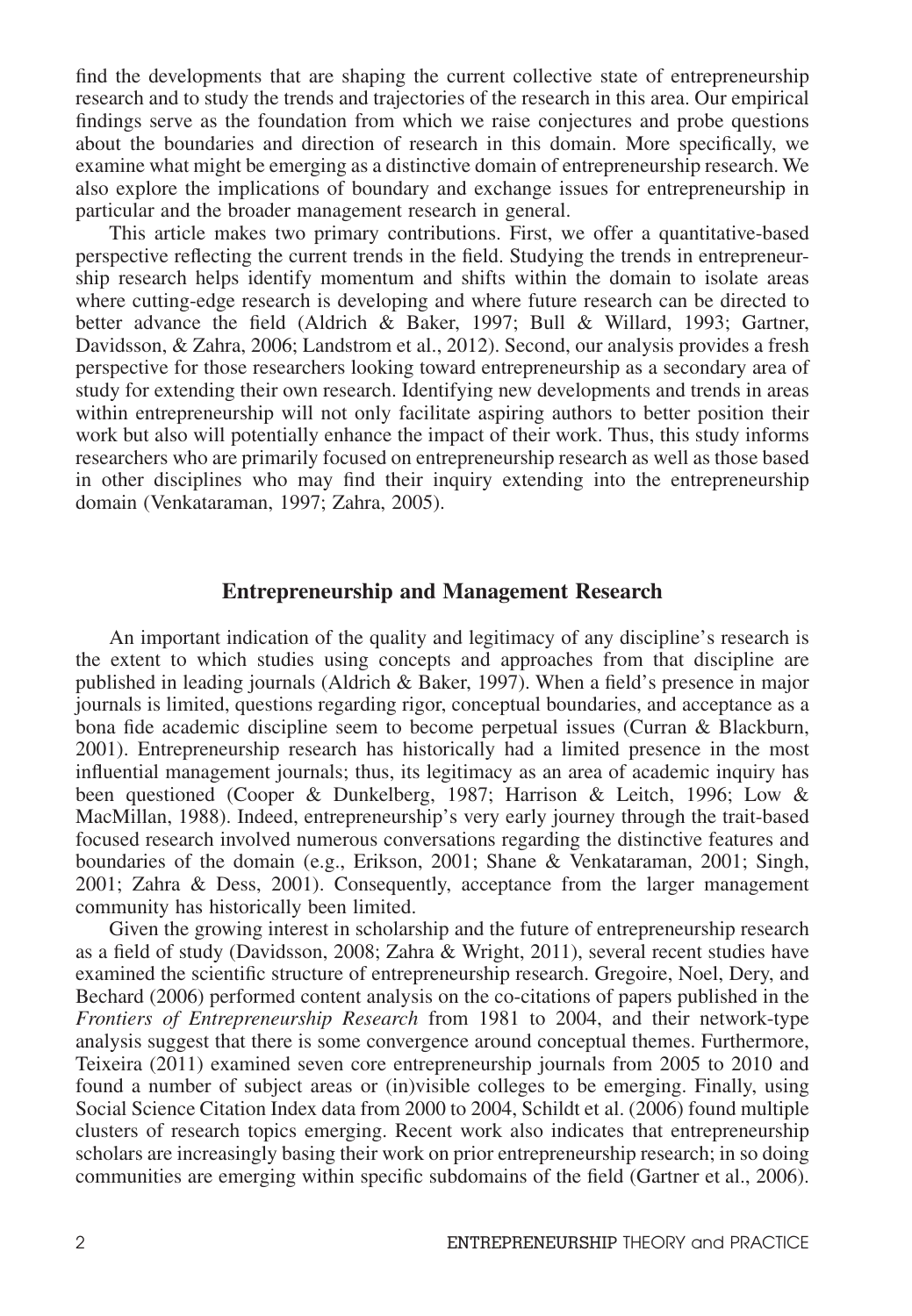These findings are beginning to challenge some older perceptions that entrepreneurship research has been widely varied, scattered, and fragmented (e.g., Aldrich & Baker, 1997; Low, 2001; Zahra, 2005).

This study complements recent works by examining the presence of entrepreneurship research in the major management journals and the extent to which authors in these journals draw from entrepreneurship sources. Instead of examining research in exclusive entrepreneurship outlets, we examine entrepreneurship research that has been published in the major management journal outlets for two reasons. First, entrepreneurship is in many ways an interdisciplinary field of study where a variety of theoretical perspectives are used as a guide for further probing entrepreneurial phenomena (Zahra, 2005). For many researchers, publishing in the premier management journals is important not only from the perspective of career enhancement, but also for gaining broader exposure of their research. Second, while entrepreneurship research has largely been a net importer of theory and methods, publishing in the major journals is enhancing theoretical development within the field and establishing "rules" (e.g., a consensus on methods and approaches) and "paradigms" (e.g., agreement on the boundaries of the field) which are central to the development of academic fields (Kuhn, 1962). Thus, a closer examination of these published articles gives us important insights into the current state of this scholarly exchange. If the volume and frequency of this exchange is indeed increasing, it would further signal that the field of entrepreneurship is gaining significant legitimacy as an area of scholarly inquiry.

#### **Methods**

To facilitate comparisons with prior research (e.g., Busenitz et al., 2003; Short, Ketchen, Shook, & Ireland, 2010), we examined entrepreneurship articles published in the *Academy of Management Journal* (AMJ), the *Academy of Management Review* (AMR), the *Strategic Management Journal* (SMJ), the *Journal of Management* (JOM), *Organization Science* (OS), *Management Science* (MS), and *Administrative Science Quarterly* (ASQ). Further, following prior research (Busenitz et al.), we used the ABI-Inform database to identify articles based on the following criteria: (1) publication in one of these seven major business management journals; (2) one or more keywords related to entrepreneurship in the article title or abstract (i.e., entrepreneur, entrepreneurial, entrepreneurship, small business, emerging business, new venture, emerging venture, and founder[s]); and (3) publication between 2000 and 2009, inclusive.

Using the ABI-Inform database, three coders (PhD students) identified all articles published in AMJ, AMR, SMJ, JOM, OS, MS, and  $ASQ<sup>1</sup>$  from 2000 to 2009 that included the terms entrepreneur, entrepreneurial, entrepreneurship, small business, emerging business, new venture, emerging venture, or founder(s) as a keyword. This resulted in 216 articles (listed in the Appendix). Each coder then took a subset of these articles and coded them into one of four categories—opportunities, individuals and teams, mode of organizing, environments—or a combination of two of these four categories (e.g., opportunities and mode of organizing).

<sup>1.</sup> We considered including the *Journal of Applied Psychology* in this group but found that they published only 10 articles on entrepreneurship out of approximately 1,000 total articles in 2000–2009. Consequently, this journal was not included in our focused set.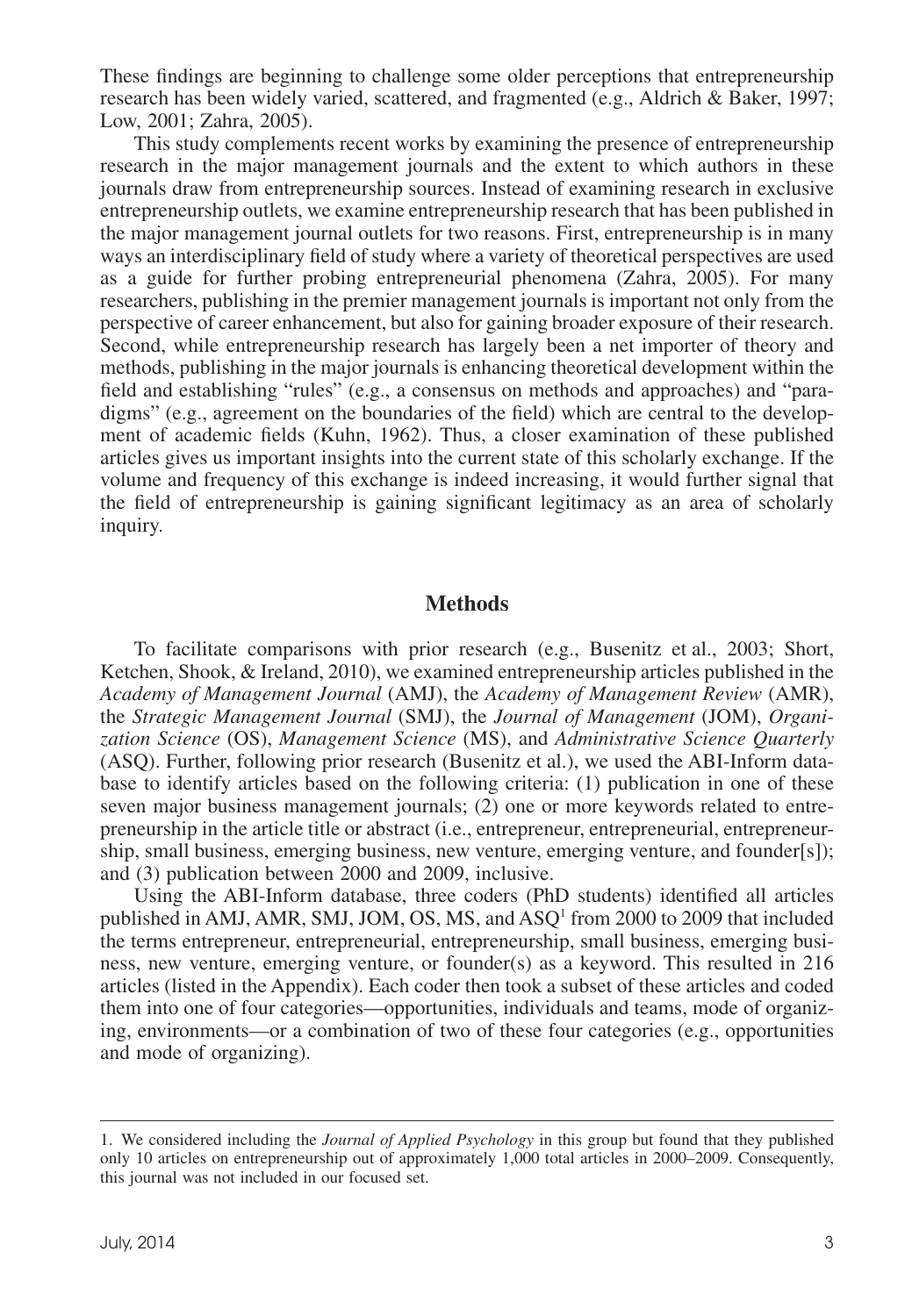The rationale for the categories of opportunities, individuals and teams, and mode of organizing was put forward by Venkataraman (1997) in his seminal book chapter, which brought significant attention to opportunities and the unanswered questions surrounding their origin, exploitation, and central importance to the domain of entrepreneurship. Indeed, at the time, Venkataraman considered opportunities "the most neglected question in the entrepreneurship literature . . ." (p. 122). In turn, individuals and teams have long been a part of entrepreneurship research (Low & Macmillan, 1988). Extensive research has argued that individuals are different and that these differences matter in entrepreneurship, particularly in discovering and exploiting new opportunities (Venkataraman). Another critical area of inquiry is how entrepreneurs organize their ventures to garner and manage scarce resources (Venkataraman). Indeed, the mode of organizing entrepreneurial ventures is considered to play a particularly central role in a theory of entrepreneurship (Alvarez & Barney, 2004). A fourth area of inquiry is the entrepreneurial environment, which brings significant attention to the impact of context on venture creation, resource attainment, and venture duration (e.g., Dean, Brown, & Bamford, 1998).

Following the work of Busenitz et al. (2003), we characterized *opportunities* as the discovery or creation of new means–ends relationships that can evolve from interactions between markets and environments. The *individuals and teams* category concerns the human characteristics that drive entrepreneurial ventures, the dynamic between individuals and/or teams, and the comparison of different types of entrepreneurs or between entrepreneurs and non-entrepreneurs. The *mode of organizing* category includes management practices; the acquisition and deployment of resources; and the development of systems, strategies, and structures that allow a newly discovered opportunity to be transformed into a viable goods and services. The *environments* category is concerned with levels of entrepreneurial activity at a population level and the cultural, economic, or market factors converging to create an environment that enhances or inhibits entrepreneurship.

To ensure coder agreement on these categories, the first 30 articles analyzed in this study were coded by all three coders, who then worked with the first author to discuss and resolve any discrepancies in coding procedures. Thus trained, the coders then proceeded to code the remaining 186 articles published in the major management journals. Next, for comparison purposes, we also coded all published articles in *Entrepreneurship Theory and Practice* (ETP) and the *Journal of Business Venturing* (JBV) for the 2000–2009 time period. This resulted in 644 articles for these two journals. Finally, the coders also analyzed the reference section of each of the 216 articles from the major management journals, and tabulated every reference from each article that came from a major entrepreneurial source (as determined by the first author)—JBV, ETP, the *Journal of Small Business Management* (JSBM), the *Strategic Entrepreneurship Journal* (SEJ), *Small Business Economics* (SBE), and the *Frontiers of Entrepreneurship Research proceedings* (FER)—and every reference from the article that came from a major management journal (i.e., AMJ, AMR, SMJ, JOM, OS, MS, and ASQ). This was done to determine whether entrepreneurially focused articles in the major management journals were primarily drawing from dedicated entrepreneurship journal sources or traditional management sources which occasionally published research on the topic of entrepreneurship.

#### **Results**

Our data collection resulted in a set of 216 entrepreneurship articles out of the total 4,419 articles (i.e., 4.9%) published in the major journals from 2000 to 2009. The number of entrepreneurship articles by year and by journal is shown in Table 1. This compares to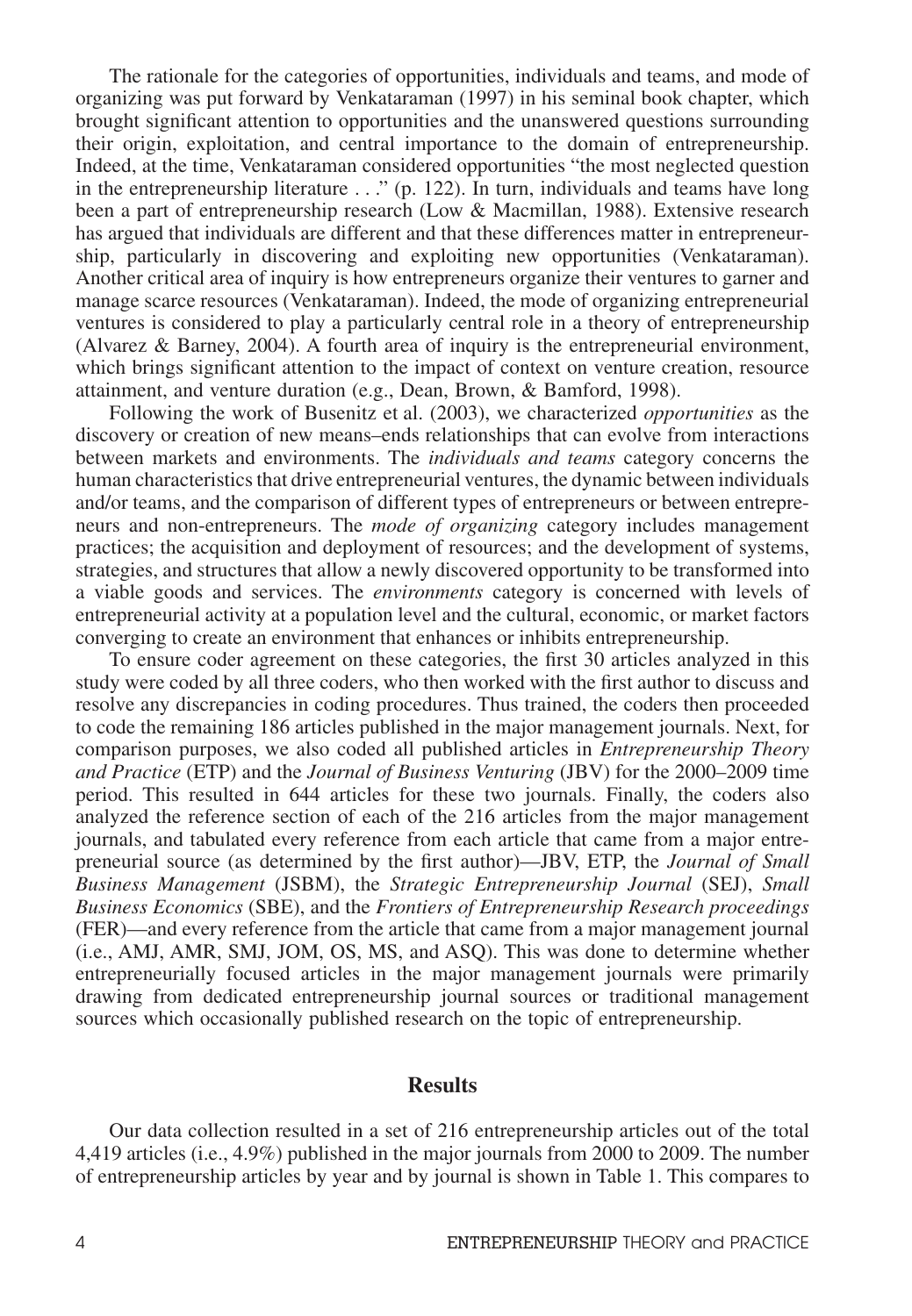| Entrepreneurship Articles in Major Management Journals From 2000 to 2009 |                    |                |                 |             |                         |            |                        |              |                          |     |                             |                  |                                |                |                                |   |                                                                                                             |
|--------------------------------------------------------------------------|--------------------|----------------|-----------------|-------------|-------------------------|------------|------------------------|--------------|--------------------------|-----|-----------------------------|------------------|--------------------------------|----------------|--------------------------------|---|-------------------------------------------------------------------------------------------------------------|
| Journal                                                                  | Total <sup>†</sup> |                | AMJ             |             | <b>AMR</b> <sup>*</sup> |            | <b>ASQ<sup>†</sup></b> |              | $\mathbf{JOM}^{\dagger}$ |     | $MS^{\dagger}$              |                  | $OS^{\dagger}$                 |                | $\text{SMI}^\dagger$           |   |                                                                                                             |
| Year                                                                     | ENT $(\%)^*$ All   |                | <b>ENT</b>      | ΚŃ          | ENT                     | Ξ          | ENT                    | ΚŊ           | ENT                      | All | <b>ENT</b>                  | All              | ENT                            | ΚŃ             | ENT                            | ₹ | ENT division<br>members <sup>§,¶</sup>                                                                      |
| 2000                                                                     | $20(4.4\%)$        |                |                 |             |                         |            |                        |              |                          |     |                             |                  |                                |                |                                |   |                                                                                                             |
| 2001                                                                     | 27 (6.4%)          | 419            |                 |             |                         |            |                        |              |                          |     |                             | $\pm$            |                                |                |                                |   | $\begin{array}{l} 13.9\% \\ 14.8\% \\ 15.1\% \\ 16.5\% \\ 17.3\% \\ 19.1\% \\ 20.6\% \\ 21.0\% \end{array}$ |
| 2002                                                                     | $14(3.4\%)$        | 406            |                 |             |                         | ಸ ನಿ ಐ ಜ ಕ |                        |              |                          |     |                             | 132              |                                |                |                                |   |                                                                                                             |
| 2003                                                                     | 25 (6.0%)          | 415            |                 | Ş,          |                         |            |                        |              |                          |     |                             | $\frac{149}{2}$  |                                |                |                                |   |                                                                                                             |
| 2004                                                                     | $15(3.4\%)$        | 42             |                 |             |                         |            |                        |              |                          |     |                             | 168              |                                | ₽              |                                |   |                                                                                                             |
| 2005                                                                     | $14(3.2\%)$        | 433            |                 |             |                         |            |                        |              |                          |     |                             | $\mathbb{S}$     |                                | ₩              |                                |   |                                                                                                             |
| 2006                                                                     | $25(5.4\%)$        | 459            |                 |             |                         | 8          |                        |              |                          |     |                             | 168              |                                | 9              |                                |   |                                                                                                             |
| 2007                                                                     | $21(4.5\%)$        | 467            |                 | cococo coco |                         | 848        |                        |              |                          |     |                             | 159              |                                | $\overline{6}$ |                                |   |                                                                                                             |
| 2008                                                                     | 22 (4.6%)          | 479            |                 |             |                         |            |                        | ದ            |                          |     |                             | 178              |                                | $\frac{1}{4}$  |                                |   |                                                                                                             |
| 2009                                                                     | 33 (7.5%)          | $\overline{4}$ |                 |             |                         |            |                        | $\mathbf{r}$ |                          |     |                             | $\overline{162}$ |                                |                |                                |   |                                                                                                             |
| 2000-2009                                                                | 216 (4.9%)/4419    |                | 36/624          |             | 31/432                  |            | 20/191                 |              |                          |     |                             |                  |                                |                |                                |   |                                                                                                             |
| % ENT articles                                                           | 4.9                |                | 5.8             |             | 7.2                     |            | $10.5\,$               |              |                          |     |                             |                  |                                |                |                                |   |                                                                                                             |
| 1985-1999                                                                | 97 (1.8%)/5,291    |                | 12/840          |             | 10/526                  |            | 14/361                 |              | 30/410<br>7.3<br>14/580  |     | 35/1,561<br>2.2<br>11/1,797 |                  | 25/493<br>5.1<br>12/358<br>3.4 |                | 39/708<br>5.5<br>24/829<br>2.9 |   |                                                                                                             |
| $\%$ ENT articles                                                        | $\frac{8}{1}$      |                | $\overline{14}$ |             | 1.9                     |            | 3.9                    |              | 2.4                      |     | $\circ$                     |                  |                                |                |                                |   |                                                                                                             |
|                                                                          |                    |                |                 |             |                         |            |                        |              |                          |     |                             |                  |                                |                |                                |   |                                                                                                             |

*Note*: † Number of entrepreneurship articles/total number of research articles. *Note:*  $^{\dagger}$  Number of entrepreneurship articles/total number of research articles.<br> $^{\dagger}$  Annual percentage of entrepreneurship articles in major management journals. Annual percentage of entrepreneurship articles in major management journals.

<sup>8</sup> Entrepreneurship division membership/Academy of management academic membership. Entrepreneurship division membership/Academy of management academic membership.

¶ Academy members may join multiple divisions, with more than two divisions requiring extra dues.

" Academy members may join multiple divisions, with more than two divisions requiring extra dues.<br>AMJ, Academy of Management Journal; AMR. Academy of Management Review; ASQ. Administrative Science Quarterly; SMJ, Strategic AMI, Academy of Management Journal; AMR, Academy of Management Review; ASQ, Administrative Science Quarterly; SMI, Strategic Management Journal, JOM, Journal of *Management*; OS, *Organization Science*; MS, *Management Science*; ENT, entrepreneurship.

Table 1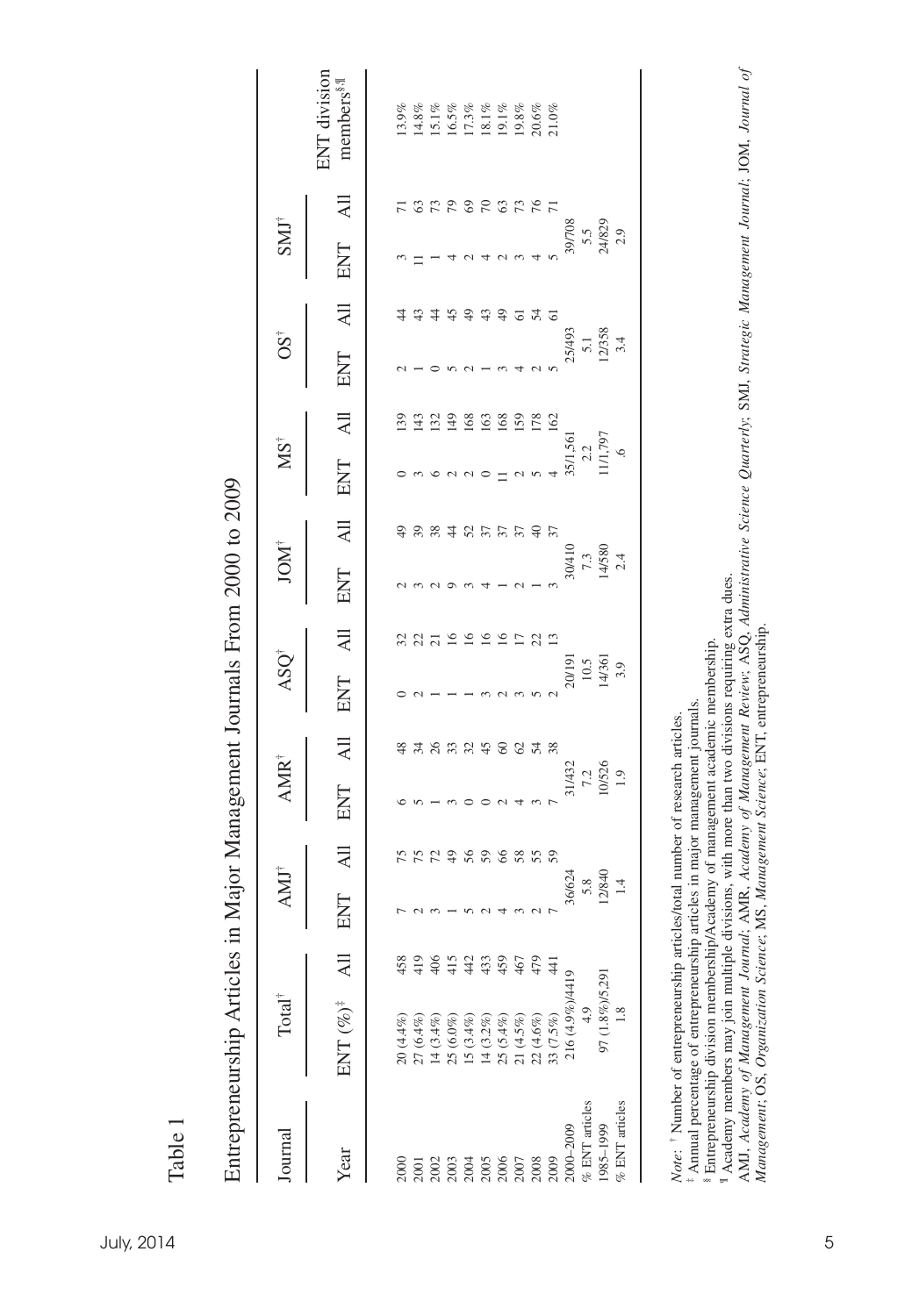97 entrepreneurship articles out of a total 5,291 articles (i.e., 1.8%) published during the 15-year time frame of 1985–1999 (Busenitz et al., 2003). On a per-year basis, the number of entrepreneurship articles published in the major journals increased from 6.1 per year during 1985–1999 to 21.6 per year in 2000–2009. Table 1 also shows the number of articles published per year and per journal. The summation of articles for the 1985–1999 and the 2000–2009 periods are then presented along with the percentage of articles by period and by journal. Each of the seven journals published substantially more entrepreneurship articles in this 2000–2009 era than in the prior 15 years. These findings also suggest substantial changes across all seven journals, with 1.8% of the articles published as entrepreneurship related in 1985–1999 compared with 4.9% of all articles published in 2000–2009. Overall, relative to the 1985–1999 findings, there has been a major increase in the volume of entrepreneurship articles published in the major management journals in the 2000–2009 time frame.

The cited works in each of these 216 articles were analyzed to count the number of references to articles published in (1) the seven major business management journals, (2) the two leading entrepreneurship journals (JBV and ETP), and (3) additional entrepreneurship sources (SEJ, JSBM, SBE, and FER). The results of our citation analysis, shown in Table 2, indicate significant shifts in the citation patterns. From 1985 to 1999, for example, the top three journals most cited by entrepreneurship articles in the leading management journals were, in order, ASQ, SMJ, and AMJ. Our new analysis, however, shows that the most cited journal is now SMJ, followed by AMJ and JBV. Moreover, the results reported in Table 2 indicate that there has been an increasing reliance on the work published in the dedicated entrepreneurship journals in the last decade. Whereas JBV, ETP, and JSBM ranked fifth, seventh, and ninth, respectively, in the 1985–1999 data, the citations in the entrepreneurship research published in the major journals have gravitated predominantly toward JBV and ETP. As shown in these new data in Table 2, JBV, ETP, and JSBM are third, seventh, and tenth, respectively; citations from JBV and ETP now account for 84% of all the references from the dedicated entrepreneurship sources. A very noticeable decline in the citations from FER is observed within these new data. In other words, authors are increasingly citing the top entrepreneurship journals in their work. This change signals a growing maturity of the field.

Figure 1 shows our analysis at the more domain-focused level as a means of observing directions and trends within entrepreneurship research. For comparison purposes, we follow the domain categories used by Busenitz et al.'s (2003) analysis, which found that 50% of all articles were in the mode of organizing domain. In the 2000–2009 data, this percentage dropped to 37%. Of all the main categories, mode of organizing is the only one that exhibits a percentage-wise decline while the domains of opportunities, environments, and individuals and teams all show an increase. The biggest increase was observed in the area of opportunities, growing from 1% to 12% as reflected in Figure 1. The opportunities category also experienced sizeable increases within three of its intersections as outlined in the same figure. This suggests that some important shifts are most likely. We also included in Figure 1 the articles from ETP and JBV in each section for comparison observation. For further representation, Figure 2 charts the 3-year moving average of the articles by category with all categories showing upward momentum but the individuals and teams showing the most consistently upward direction. Overall, entrepreneurial research seems to be moving toward greater balance across the four primary entrepreneurial areas of study.

Not only do we identify articles published within the environment domain of entrepreneurship, but also the work at the intersection of environment and each of the domains of individuals and teams, opportunities, and mode of organizing. The increase in the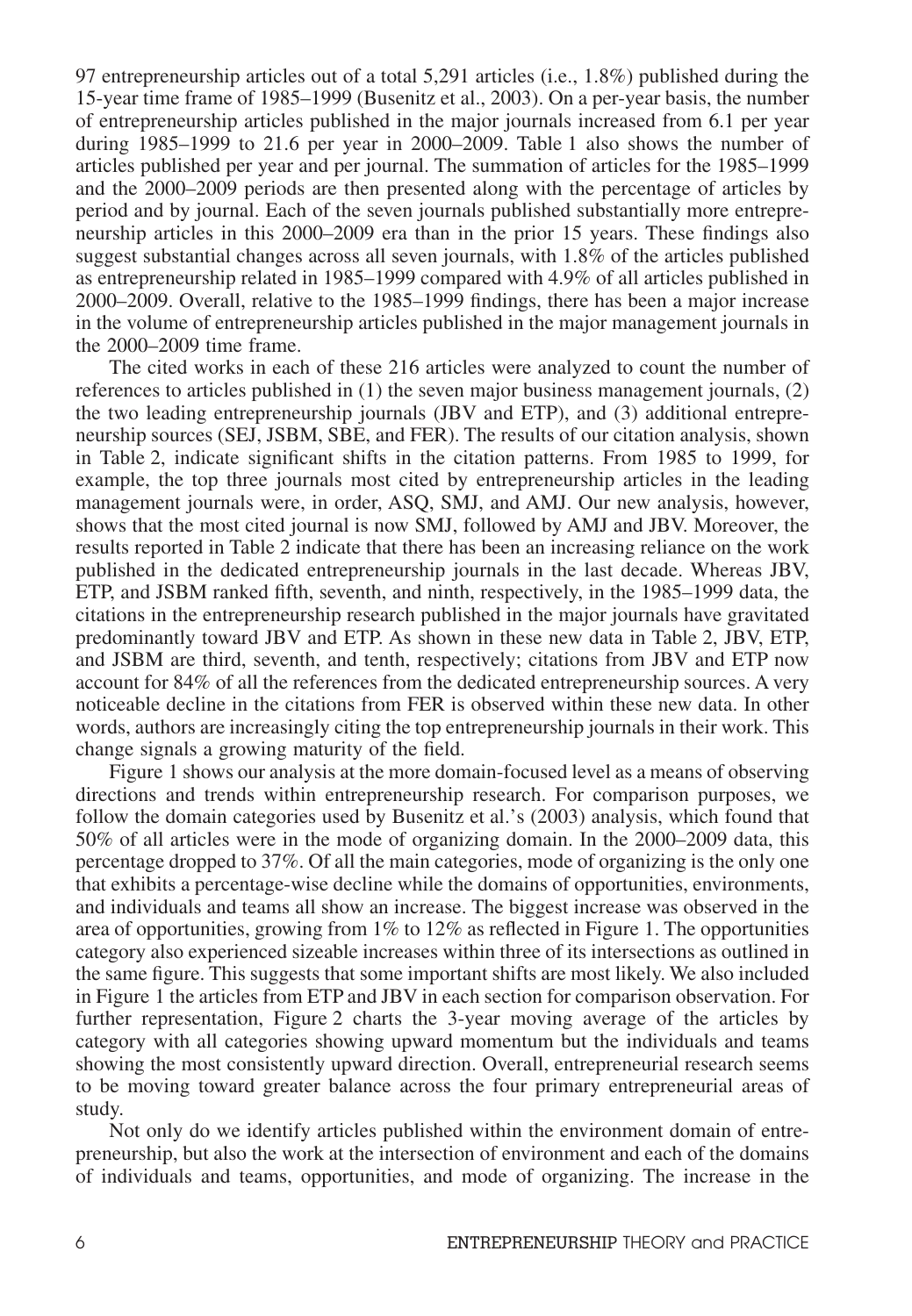Table 2

| $\frac{1}{1}$                                                 |
|---------------------------------------------------------------|
| $\sim$<br>ł<br>í<br>i<br>1<br>1<br>1<br>1<br>1<br>י<br>נ<br>ļ |
| Ţ                                                             |
| $\sim$ $\sim$ $\sim$ $\sim$ $\sim$ $\sim$ $\sim$              |
| i                                                             |
| i<br>f                                                        |
|                                                               |
| l                                                             |
| ļ                                                             |

| Journal cited                                                                                                                                                                                                                                                                                                                                                                                                                                                                                                                                            | No. of cites 2000-2009                                                          | journal cited per article<br>Average no. of times                                                   | Percent of total cites                                                                                        | Journal rank by percent<br>of total cites |
|----------------------------------------------------------------------------------------------------------------------------------------------------------------------------------------------------------------------------------------------------------------------------------------------------------------------------------------------------------------------------------------------------------------------------------------------------------------------------------------------------------------------------------------------------------|---------------------------------------------------------------------------------|-----------------------------------------------------------------------------------------------------|---------------------------------------------------------------------------------------------------------------|-------------------------------------------|
| Total non-entrepreneurship journal citations<br>Frontiers of Entrepreneurship Research<br>Journal of Small Business Management<br>Total entrepreneurship journal citations<br>Entrepreneurship Theory and Practice<br>Other non-entrepreneurship references<br>Administrative Science Quarterly<br>Academy of Management Journal<br>Academy of Management Review<br>Strategic Management Journal<br>Journal of Business Venturing<br>Strategic Entrepreneurship<br>Journal of Management<br>Management Science<br>Organization Science<br><b>LATOTAL</b> | <u>중</u> 중종 정<br>1,468<br>15,165<br>308<br>16,352<br>173<br>692<br>133<br>1.187 | 3.2<br>0.6<br>0.2<br>2.5<br>$\Xi$<br>0.8<br>$\overline{1.7}$<br>$\overline{14}$<br>$\overline{0}$ . | 70.1<br>92.7<br>4.2<br>$\frac{2}{3}$<br>$\frac{1.9}{0.8}$<br>$\frac{3}{2}$<br>$\frac{0}{2}$<br>$\ddot{\circ}$ |                                           |
|                                                                                                                                                                                                                                                                                                                                                                                                                                                                                                                                                          |                                                                                 |                                                                                                     |                                                                                                               |                                           |

Note: Self-citations excluded from analysis. *Note*: Self-citations excluded from analysis.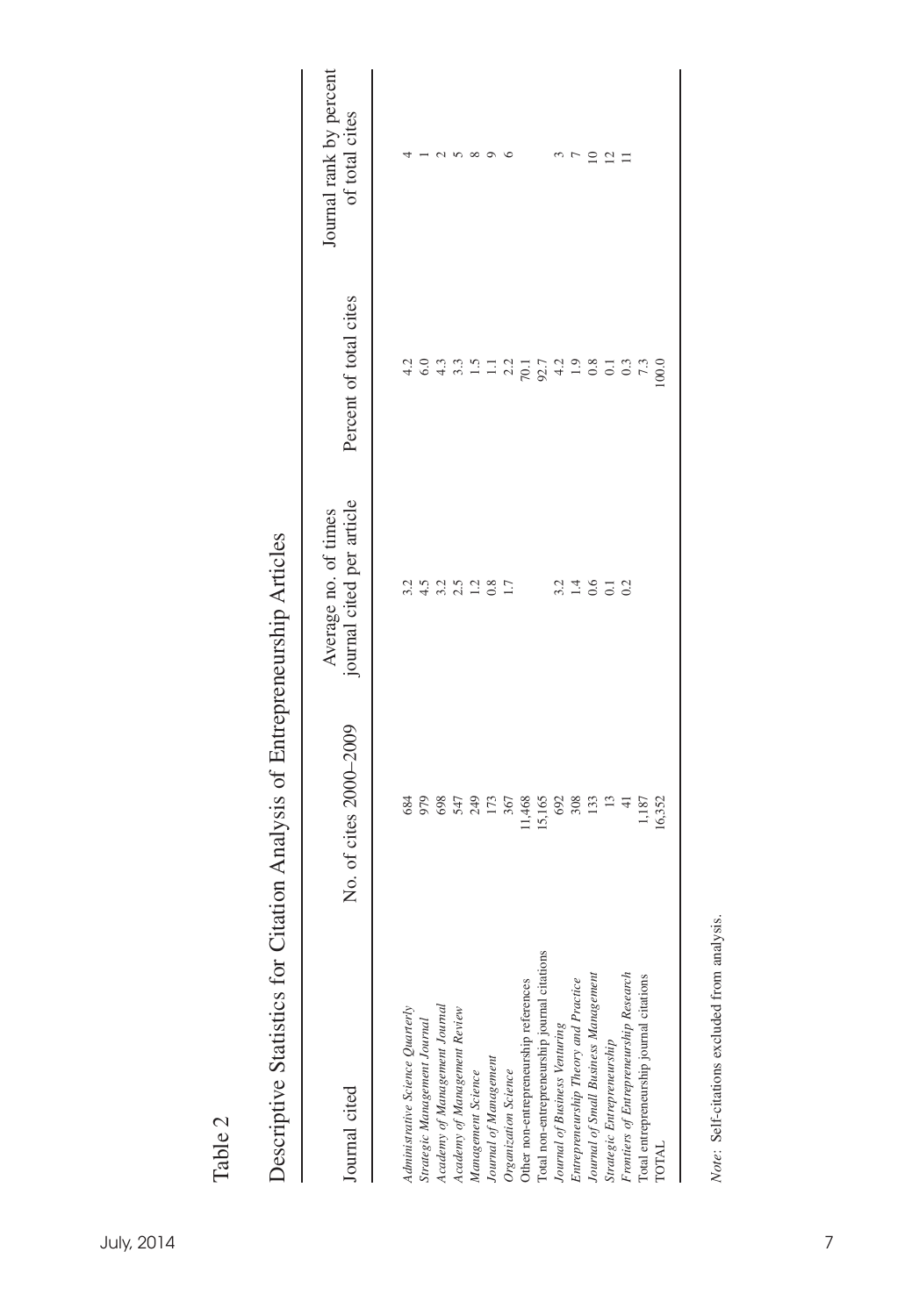Figure 1

Entrepreneurship Publications in the Top Management and Entrepreneurship Journals by Conceptual Domain: 1985–1999 and 2000–2009



a The larger numbers in bold indicate the 2000–2009 study articles classified to this domain or intersection followed by the percentage of the total that this represents  $(n = 216 \text{ articles})$ . For ease of comparison, the numbers reported by Busenitz et al. (2003) are in parentheses indicating the 1985–1999 study articles classified to this domain or intersection followed by the percentage of the total that this represents ( $n = 94$ ) articles). The numbers in brackets indicate the 2000–2009 articles in ETP and JBV classified to this domain or intersection followed by the percentage of the total that this represents ( $n = 644$  articles).

number of articles in the area of environment rose from 7 in 1985–1999 to 30 in 2000–2009, which certainly signals a growing interest. These findings fall in line with several recent articles calling for greater consideration be given to the context of entrepreneurship phenomena (e.g., Welter & Lasch, 2008; Zahra, 2007). Welter (2011) argues that without understanding the historical, temporal, institutional, spatial, and social contexts in which entrepreneurship occurs, our understanding of the phenomena will be limited. The findings reported here suggest that research that contextualizes entrepreneurship phenomenon is increasingly appearing in the major management journals.

Table 3 shows the conceptual domain of articles published by each journal. This table is designed to assist authors as they consider where to send their work for review and possible publication. Some journals are more eclectic across the concept areas while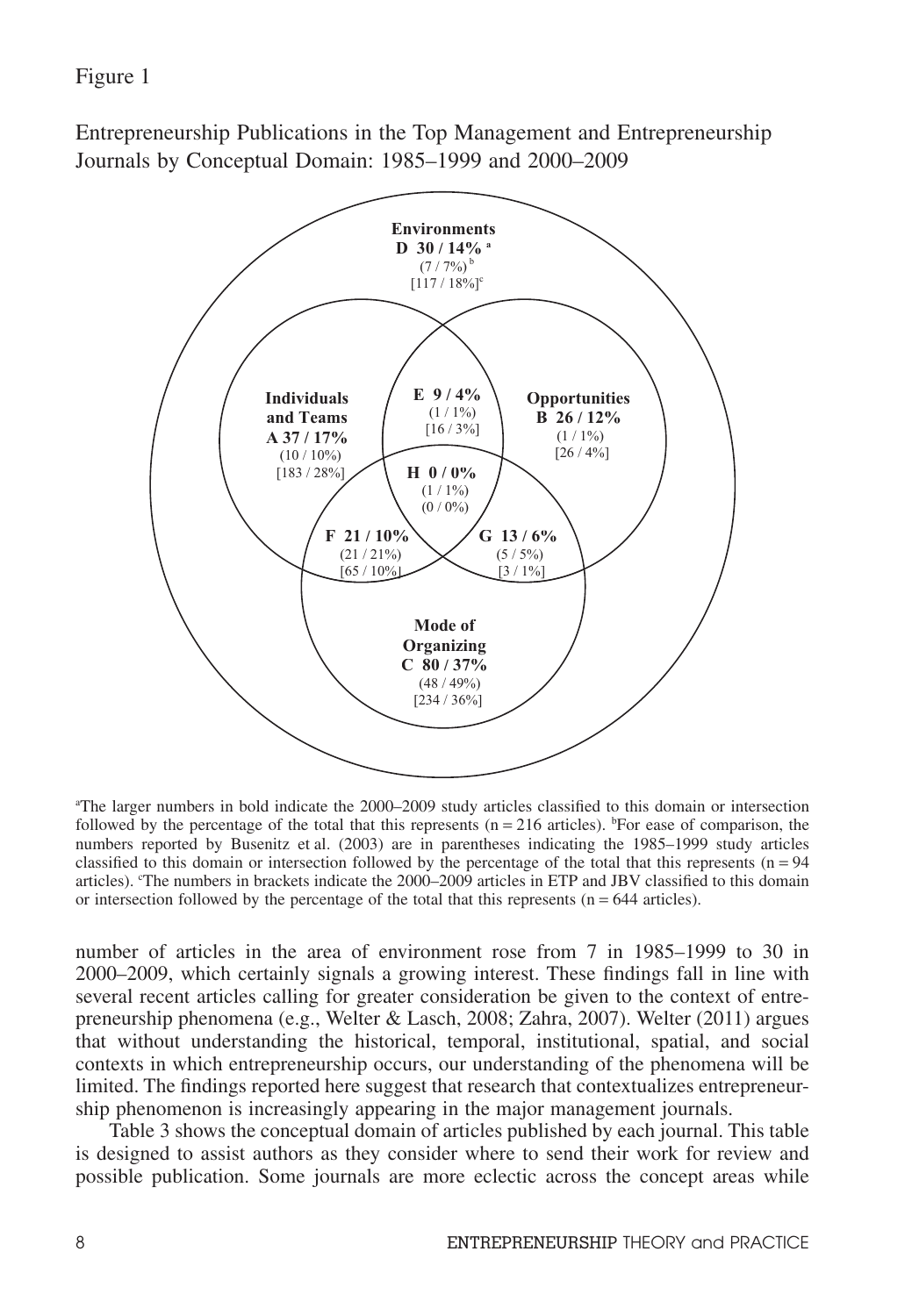Entrepreneurship Articles by Category and Year for the Top Management **Journals** 



others are more focused. The most eclectic top management journals in our set are AMR, MS, and AMJ. The most focused journals are SMJ and OS, with both of these journals publishing the biggest share of their work in the mode of organizing and the individuals and teams domains. For comparison purposes, we also coded all the ETP and JBV articles for the 2000–2009 time frame. Given that the total number of all ETP and JBV articles was nearly three times that of the entrepreneurship articles appearing in the top management journals, it is interesting to note that the number of articles from the opportunities domain was the same across the two sets of journals (i.e., 26 each). However, ETP and JBV publish significantly more articles in the environment and the individuals and teams domains. Overall, this table gives some sense of the domains that the various journals have tended to publish.

#### **Discussion**

This study set out to examine the growth in trends in entrepreneurship research published in the major management journals. While focusing primarily on the new 2000–2009 data, we effectively analyzed 25 years of data to quantitatively examine the progress that is being made. Our analysis reflects some shifts in the focus of entrepreneurship research being published in leading management journals. It reveals patterns in the use of source journals that are being used to cite published entrepreneurship research. The decade of the 2000s witnessed a substantial increase in the relative frequency of publication of entrepreneurship articles in the major management journals. Indeed, the 216 entrepreneurship-related articles in the top management journals in the 2000–2009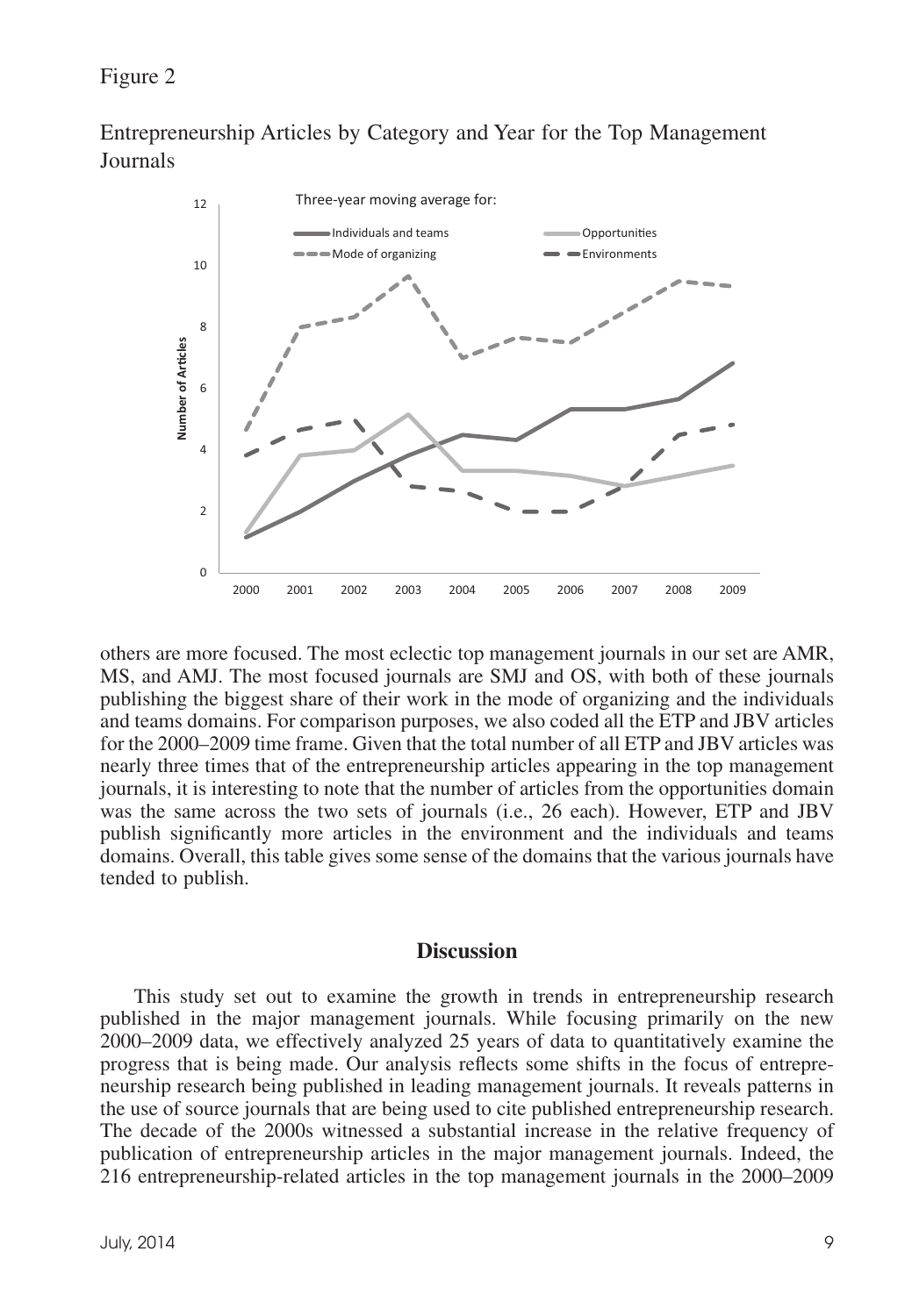| d. |
|----|
| ٦  |
| Ξ  |

| $\overline{\phantom{a}}$<br>;<br>?<br>$\ddot{\phantom{0}}$ |
|------------------------------------------------------------|
|                                                            |
| $\frac{1}{2}$<br>)<br>I                                    |
| MONT UND<br>ļ                                              |
|                                                            |
| $\tilde{\zeta}$<br>$\mathfrak{c}$                          |
| 4                                                          |
| Ì                                                          |
| )<br>}<br>}                                                |
| $\frac{5}{2}$<br>Í                                         |
|                                                            |
| supportant in the leading on the supportant<br>į           |
| $\overline{\phantom{a}}$                                   |
| l                                                          |
| l<br>į<br>ļ                                                |

|                                              | $\mathbf{A}\mathbf{M}\mathbf{J}^{\dagger}$ |                   | <b>AMR</b>             |                                                    | ASQ |                                                        | <b>NOI</b>                           |                                            | SM                       |                   | $\overline{S}$ |             | ENS                                 | ÊTP              |                                                               | JBV                           |                                           |
|----------------------------------------------|--------------------------------------------|-------------------|------------------------|----------------------------------------------------|-----|--------------------------------------------------------|--------------------------------------|--------------------------------------------|--------------------------|-------------------|----------------|-------------|-------------------------------------|------------------|---------------------------------------------------------------|-------------------------------|-------------------------------------------|
|                                              |                                            |                   |                        |                                                    |     |                                                        |                                      |                                            |                          |                   |                |             |                                     |                  |                                                               |                               |                                           |
| Individuals and teams                        |                                            |                   |                        |                                                    |     |                                                        |                                      |                                            |                          | 6                 |                |             |                                     |                  |                                                               |                               |                                           |
| Opportunities                                |                                            |                   |                        |                                                    |     |                                                        |                                      |                                            |                          |                   |                |             |                                     |                  |                                                               |                               |                                           |
| Mode of organizing                           | 228888888888                               | $\circ$           | 16%<br>26% % % % % % % | $ \circ$ $\frac{1}{2}$ $\circ$ $  +$ $\frac{1}{2}$ |     | $\alpha \cap \exists \omega \circ \alpha - \mathbf{S}$ | 8 8 8 8 8 8 8 8<br>8 9 8 9 8 8 7 9 9 | $\circ$ r m $\sigma$ m $\circ$ m $\circ$ m | 22222222122              |                   | *********      | $250 - 408$ | 22 32 32 32 33<br>23 34 35 36 36 37 | $80117$ $-80417$ | 8<br>8<br>8<br>8<br>8<br>8<br>8<br>8<br>8<br>8<br>8<br>8<br>8 | ង កន្ទ ខ ទ ង <sub>ស</sub> ង្គ | 8<br>8 8 8 8 8 8 8 1<br>8 9 8 8 8 8 8 8 1 |
| Environments                                 |                                            | $\circ$           |                        |                                                    |     |                                                        |                                      |                                            |                          |                   |                |             |                                     |                  |                                                               |                               |                                           |
| individuals and teams and opportunities      |                                            |                   |                        |                                                    |     |                                                        |                                      |                                            |                          |                   |                |             |                                     |                  |                                                               |                               |                                           |
| Individuals and teams and mode of organizing |                                            |                   |                        |                                                    |     |                                                        |                                      |                                            |                          |                   |                |             |                                     |                  |                                                               |                               |                                           |
| Opportunities and mode of organizing         |                                            | $-00\overline{g}$ |                        |                                                    |     |                                                        |                                      |                                            |                          | ຕຕ $\frac{1}{25}$ |                |             |                                     |                  |                                                               |                               |                                           |
| <b>lotal</b>                                 | $\overline{\phantom{a}}$                   |                   |                        |                                                    |     |                                                        |                                      |                                            | $\overline{\phantom{a}}$ |                   |                |             | $\overline{\phantom{a}}$            |                  | $\overline{\phantom{a}}$                                      |                               |                                           |
|                                              |                                            |                   |                        |                                                    |     |                                                        |                                      |                                            |                          |                   |                |             |                                     |                  |                                                               |                               |                                           |
|                                              |                                            |                   |                        |                                                    |     |                                                        |                                      |                                            |                          |                   |                |             |                                     |                  |                                                               |                               |                                           |

Note: <sup>†</sup> The number of articles by conceptual domain for each journal are first reported, followed in the adjacent column by the percentage of articles in the journal represented by that *Note*: <sup>†</sup> The number of articles by conceptual domain for each journal are first reported, followed in the adjacent column by the percentage of articles in the journal represented by that conceptual domain.

conceptual domain.<br>AMJ, Academy of Management Journal; AMR, Academy of Management Review; ASQ, Administrative Science Quarterly; SMJ, Strategic Management Journal; JOM, Journal of<br>Management; OS, Organization Science; MS, AMI, Academy of Management Journal; AMR, Academy of Management Review; ASQ, Administrative Science Quarterly; SMJ, Strategic Management Journal; JOM, Journal of Management; OS, Organization Science; MS, Management Science; ETP, Entrepreneurship Theory and Practice; JBV, Journal of Business Venturing,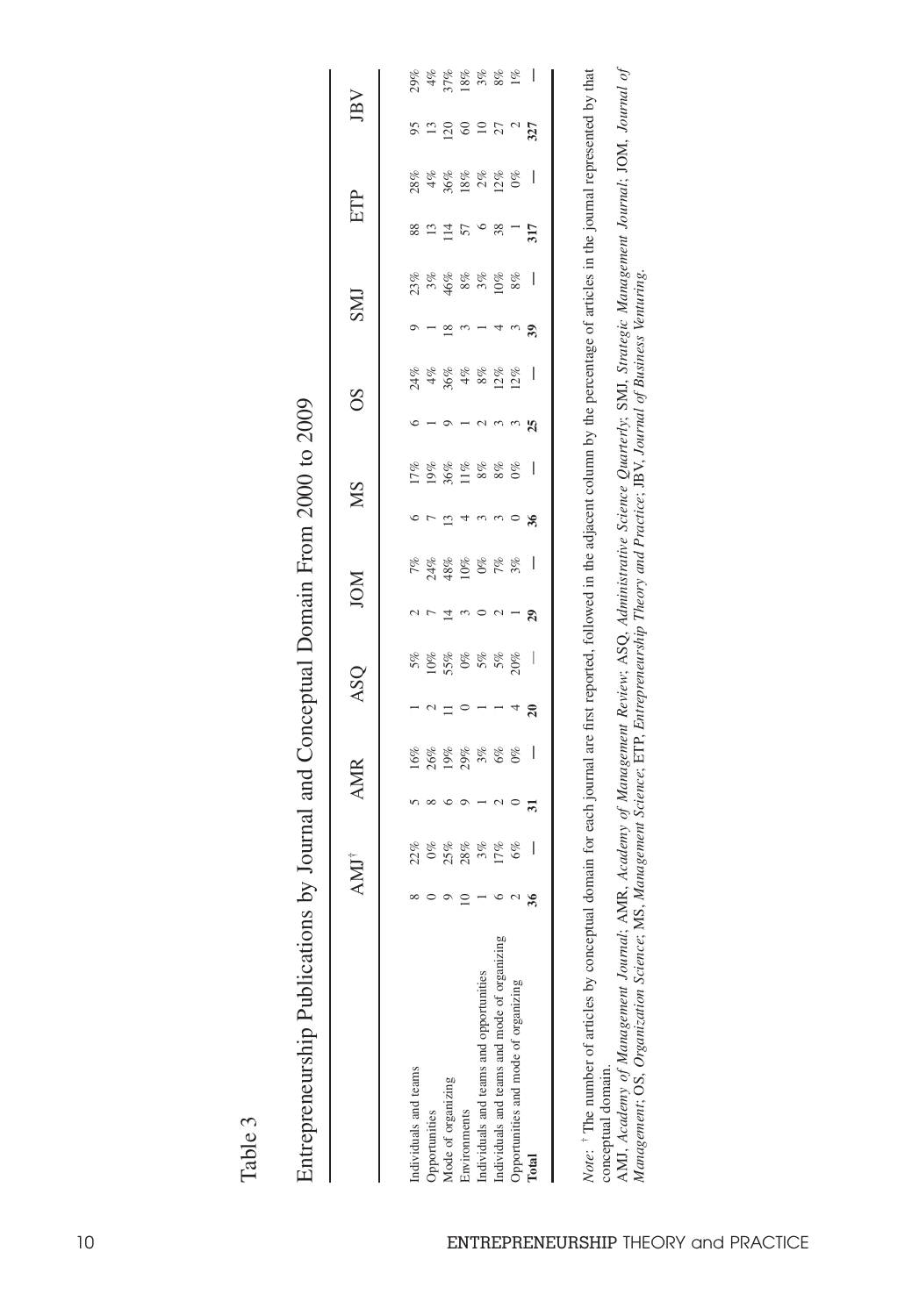era represent 4.9% of all articles published during that period. This more than doubles the 1.8% figure found in the 1985–1999 era using the same search criteria. Moreover, the relative presence of entrepreneurship articles increased across all seven leading management journals with AMJ exhibiting a nearly fourfold increase. Entrepreneurship research now has a significant presence in the major management journals, suggesting that entrepreneurship has reached another level of legitimacy as an academic area of inquiry.

The 2000–2009 data offer a window into some of the shifts in patterns of published entrepreneurship research. The area with the largest number of published articles across both time periods remains the mode of organizing domain, although articles published in this area as a percentage of the total entrepreneurship articles are down from 49% to 37%. Our findings indicate that issues of alliances, networks, organizational arrangements, industry, and other strategic issues as a part of the mode of organizing domain continue to be important areas for research. Entrepreneurship research that integrates with more established disciplines such as strategy, economics, and organizational behavior continues to have a strong presence in the management journals. Such research has the potential to extend and test the boundaries of the various paradigms within those areas.

Busenitz et al. (2003) projected that future entrepreneurship research would likely develop at the intersections of the different dimensions, specifically at the intersection of opportunities and individuals/teams and mode of organizing. Figure 1 shows that both the intersections between opportunities and individual/teams (4%) and between opportunities and mode of organizing (6%) did increase numerically and percentage-wise as predicted. Although the increases are relatively small, there is growth in research in these directions. Moreover, while research has increased at these intersections, the numbers in Figure 1 show a major increase in articles solely focused on opportunities.

We also address the source citations for entrepreneurship-related research in the main management journals. In comparing the 1985–1999 citation analysis reported by Busenitz et al. (2003) with the current 2000–2009 analysis, references to FER in entrepreneurship articles in major journals dropped from 0.6 citations per article to 0.2 in 2000–2009. Meanwhile, the citation of the dedicated journals to entrepreneurship research has risen. This signals a growing maturity of entrepreneurship research as it continues to rely more and more on top academic journals while shifting away from conference proceedings such as FER.

Taking the boundaries and exchange perspective (Aldrich, 1999), we acknowledge the unique position held by entrepreneurship as an area of academic inquiry. Historically, the boundaries of entrepreneurship have been ambiguous and the conversation largely unidirectional. That is, while publications from disciplines such as psychology and strategy have had a positive and constructive impact on entrepreneurship research, the exchange has rarely been reciprocal until recently. More specifically, and in contrast to other disciplines in the organizational sciences, entrepreneurship does not assume that teams and organizations are already in place (Klotz, Hmieleski, Bradley, & Busenitz, 2014). As such, it appears that the areas of environment or contextualization and opportunities represent the fastest growing areas within entrepreneurship research. Opportunities and the emergence of new ventures represent a unique domain of organizational birth and development. In this area, entrepreneurship research is an exporter of intellectual contributions to the broader academic community. Scholars from other disciplines wanting to probe questions relevant to the nascent stages of organizations can find constructive thought in the entrepreneurship research area. We expect that entrepreneurship researchers will increasingly have the opportunity to become net exporters of thought and scholarship in this area.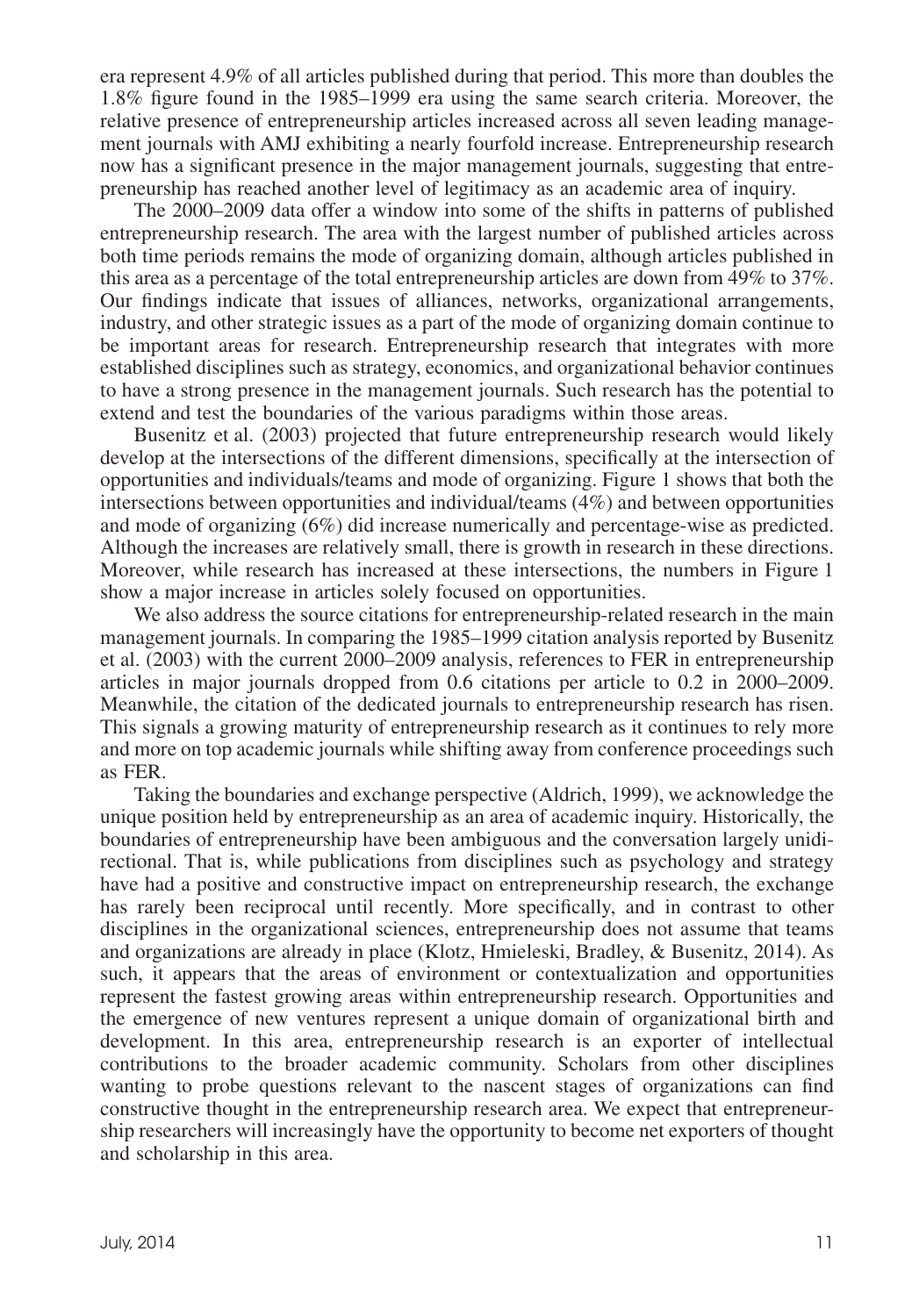# Table 4

## The highest impact articles in our study

| The top 10 most impactful articles in our study                                                                                                               | Conceptual domain                    |
|---------------------------------------------------------------------------------------------------------------------------------------------------------------|--------------------------------------|
| Shane and Venkataraman (2000); The promise of entrepreneurship as a field of research.                                                                        | Opportunities                        |
| Sarasvathy (2000); Causation and effectuation: Toward a theoretical shift from economic<br>inevitability to entrepreneurial contingency.                      | Opportunities                        |
| Miner et al. (2001); Organizational improvisation and learning: A field study.                                                                                | Opportunities                        |
| Shane (2000); Prior knowledge and the discovery of entrepreneurial opportunities.                                                                             | Mode of organizing                   |
| Zahra et al. (2000); International expansion by new venture firms: International diversity, mode<br>of market entry, technological learning, and performance. | Mode of organizing                   |
| Lee et al. (2001); Internal capabilities, external networks, and performance: A study on<br>technology-based ventures.                                        | Mode of organizing                   |
| Amit and Zott (2001); Value creation in e-business.                                                                                                           | Environment                          |
| Peng (2003); Institutional transitions and strategic choices.                                                                                                 | Environment                          |
| Lu and Beamish (2001); The internationalization and performance of SMEs.                                                                                      | Environment                          |
| Autio et al. (2000); Effects of age at entry, knowledge intensity, and imitability on international<br>growth.                                                | Opportunities and mode of organizing |

| Teece (2007); Explicating dynamic capabilities: The nature and microfoundations of<br>(sustainable) enterprise performance.  | Mode of organizing          |
|------------------------------------------------------------------------------------------------------------------------------|-----------------------------|
| Baker and Nelson (2005); Creating something from nothing: Resource construction through                                      | Mode of organizing          |
| entrepreneurial bricolage.<br>McMullen and Shepherd (2006); Entrepreneurial action and the role of uncertainty in the theory | Ind/teams and opportunities |
| of the entrepreneur.                                                                                                         |                             |

# **The High-Impact Articles**

After examining the citation count of the 216 articles in our data set, we now discuss the high-impact articles in the set. Table 4 lists the 10 most impactful articles and the conceptual domain to which they can be assigned. Of these 10 articles, 3 are in the opportunities domain, 3 are in the mode of organizing domain, 3 are in the environment domain, and 1 is at the intersection of opportunities and mode of organizing. As of this writing, the Shane and Venkataraman (2000) study is clearly the most cited as it represents the seminal article on the development of entrepreneurial opportunities. A distant second is the Amit and Zott (2001) article addressing business models and value creation in e-business, and next is the Shane (2000) article on prior knowledge and the discovery of entrepreneurial opportunities. The remaining articles in the top 10 are relatively close in terms of their citation impact.

Since all of the top 10 articles were published in the 2000–2003 time frame and given the impact of time on citation counts, we also highlight a subset of the top articles in the last 5 years (2005–2009). Based on the citation counts of the articles during this time period, the following three articles are already beginning to stand out: Teece (2007) and Baker and Nelson (2005), both in the mode of organizing domain, and McMullen and Shepherd (2006) in the individual/teams and opportunities domain. In spite of their more recent publication date, these articles are already having a significant impact as indicated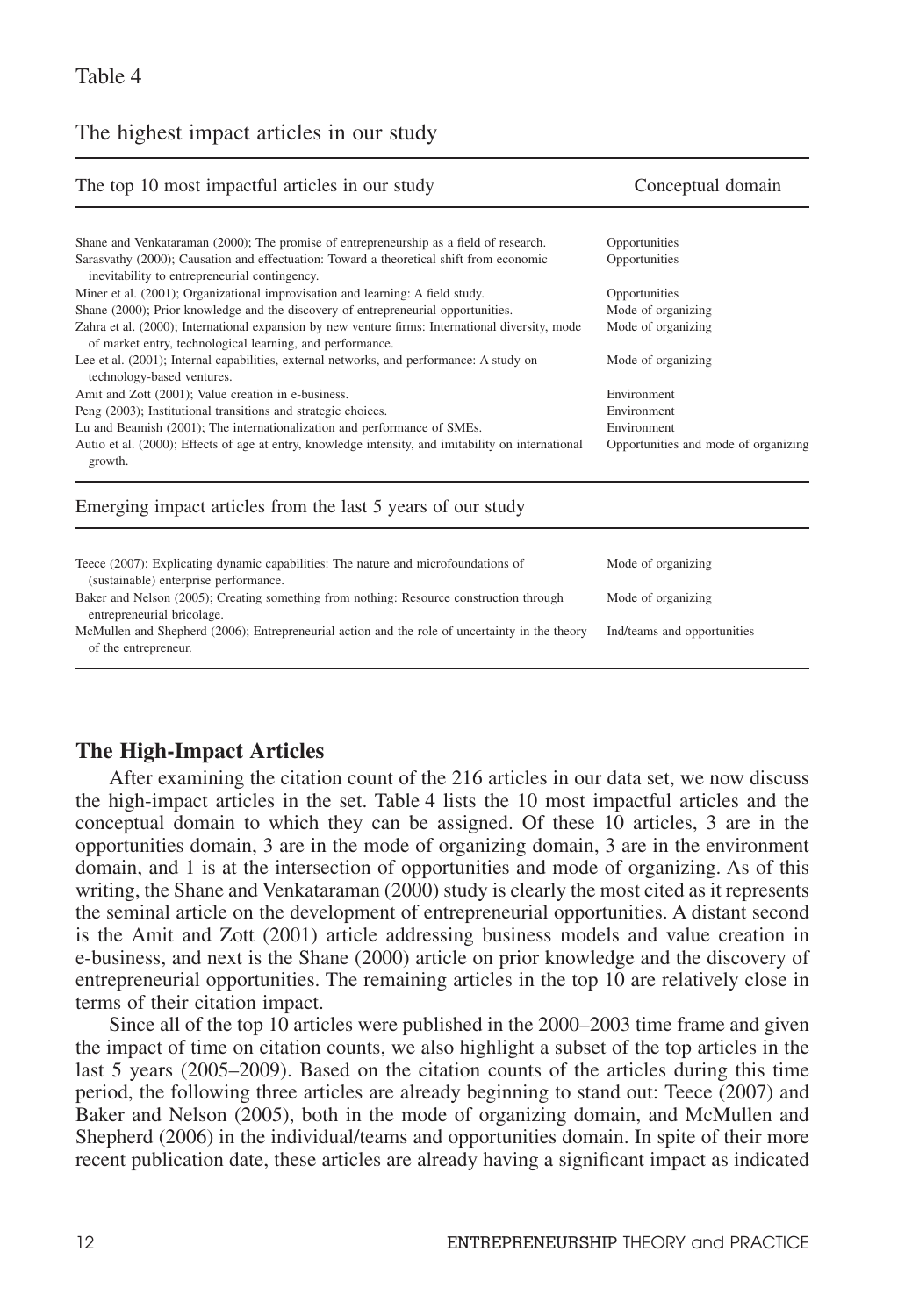by their citation count. Given some additional time, we expect that they too will likely join the ranks of the most influential entrepreneurship articles published in the major management journals.

We now probe why these highly cited articles are garnering attention from other authors. Of the 13 articles listed in Table 4, 11 are in one of the four single conceptual domains noted in Figure 1; only two are classified as intersection articles. Busenitz et al. (2003) projected that the future of entrepreneurship research would move toward the intersections reflected in Figure 1 by the letters E, F, G, and H. To some extent, this projection was realized; overall, there has been an increase in research at the intersection of individual domains. However, as far as the 13 high-impact articles are concerned, we see that most of the high-impact articles are focused on a single conceptual domain. This suggests that perhaps a focus on a single domain increases the probability of one's research having a higher impact. While intersection articles certainly play a key role in helping to understand multiple dimensions of any examined phenomenon, it appears that the more noteworthy contributions are generally being made within single domains.

We also find that the 13 articles listed in Table 4 are comprised of an interesting combination of research approaches. Five of the articles are theory based, another five are large archival data-based empirical studies, and three are inductive style research with a limited number of case studies. So, less than 40% of the articles are large-scale empirical. We estimate that more than 80% of all published articles are large number empirical. At SMJ, we estimate that more than 90% of all published articles are empirical. Overall, at least among those articles referenced in Table 4, theoretical and inductive style articles have a higher probability of having a higher impact.

Another aspect of these high-impact articles that are in a single conceptual domain is that many of them build on and have important implications for multiple disciplines. In writing about the emergence of good research, Whetten (1989) noted the importance of "Who cares?" The larger the percentage of academic readers interested in the article, the greater its potential impact. As an example, the Zahra, Ireland, and Hitt (2000) article addresses the technological learning that ventures gain through internationalization and found that it has a positive impact on venture performance. This article has implications for international business, strategy as well as entrepreneurship. Combined with the interesting results of linkages between internationalization and technological learning and the connections between learning and venture performance, readers from multiple disciplines appear to be building from this article. In sum, it seems that articles that extend the knowledge of a single domain and yet have implications for more than one academic discipline characterize a number of the articles listed in Table 4.

#### **Future Research Opportunities**

Our analysis indicates that opportunities are increasingly becoming the most unique domain of entrepreneurship research and help reveal fruitful avenues for future research. Thus far, some attention has been given to the recognition of new opportunities (Alvarez & Barney, 2007; Kirzner, 1997; Shane & Venkataraman, 2000) as well as the evaluation of potential opportunities (Baron, 2006; Tang, Kacmar, & Busenitz, 2012). Figure 1 provides a potentially helpful window into the opportunities research stream. More specifically, the three main intersections with opportunities of individuals and teams, mode of organizing, and environments all point to interesting possibilities.

First, the intersection of opportunities with individuals and teams is clearly meaningful for better understanding why some individuals are better than others at identifying and exploiting new opportunities (Baron, 2004). Are some individuals and teams able to make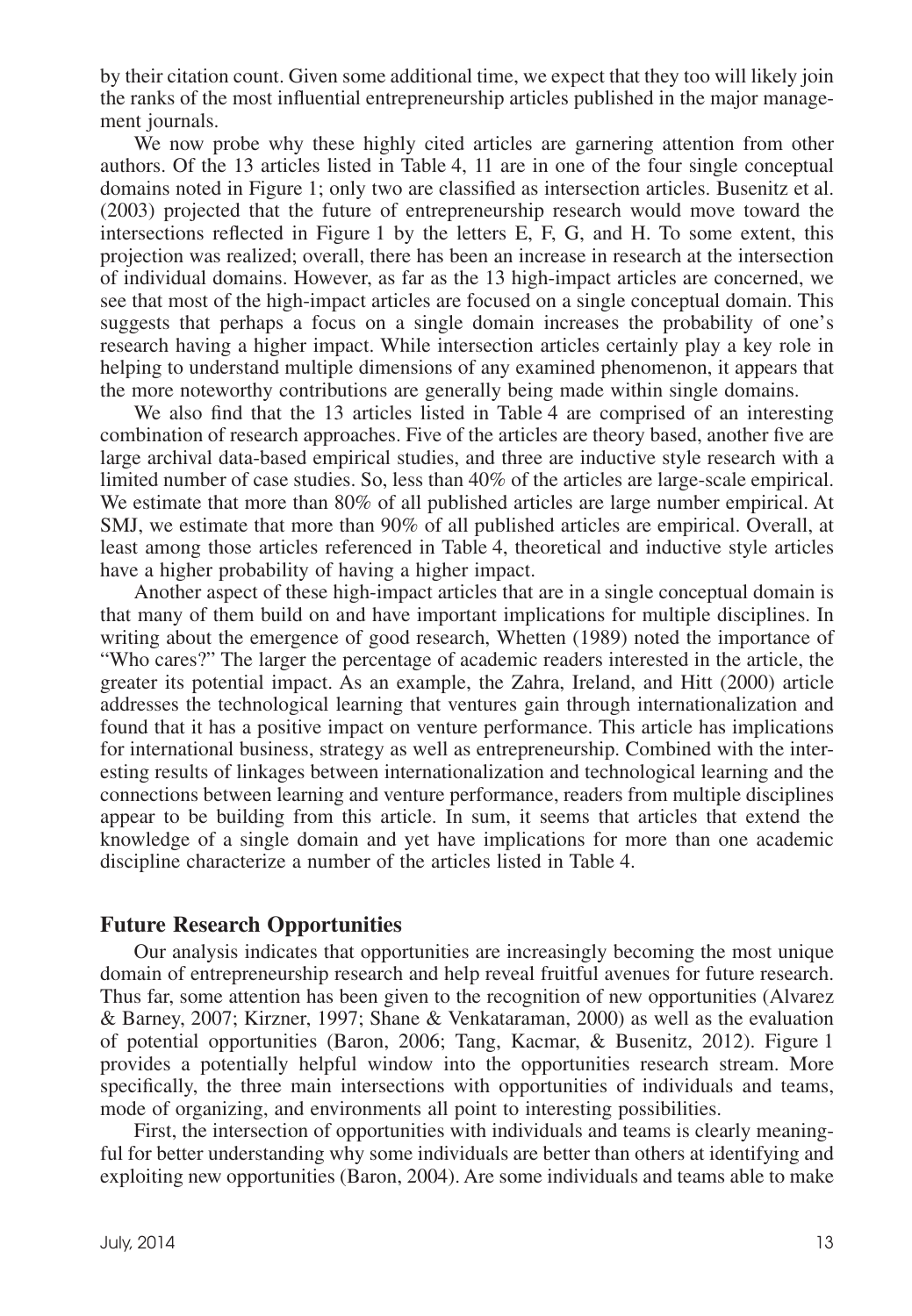previously unconnected linkages between pieces of specific knowledge and information that allows them to discover and exploit opportunities? Making such connections can require unique skills, aptitudes, and insights (Venkataraman, 1997). Thus, the role of individuals and teams seems critical to better understanding the discovery and development of new opportunities.

Second, the interface between opportunities and mode of organizing has also begun to be explored (e.g., Rindova, Barry, & Ketchen, 2009). Several scholars have indicated that given the uncertainty in determining the value associated with exploiting opportunities, entrepreneurial firms choose different mode of organizing than their non-entrepreneurial counterparts (Alvarez & Barney, 2005). Indeed, the authors assert that questions concerning the distinct mode of organizing entrepreneurial ventures "may help define the boundary of entrepreneurship as a research discipline" (p. 788). As such, the nature of competition, possible organization alignment for access to critical resources, new organizational forms, and interorganizational arrangements to mitigate risk are ripe for additional research.

Third, environmental factors are generally assumed to influence the emergence of new opportunities (Cohen & Winn, 2007; Dean & McMullen, 2007; Eckhardt & Shane, 2003). Macro changes being brought about through new technologies, regulatory adjustments, climate shifts or disasters, and so forth can influence the need for new opportunities to emerge. The emergence of new opportunities appears to be driven by periods of flux rather than stable environments. Future research should probe environmental influences on the emergence and development of new opportunities. In sum, at least in these early stages, it seems that thinking of opportunities-based research as potentially being at the interface with individuals and teams, mode of organizing, or the environment appears to have much potential.

Additional insights can be gleaned from another closer look at the most highly cited articles listed in Table 4. All seem to make contributions to theory in one of two ways either they carve out new theory or they redraw the boundaries of existing theory. Three of the articles seem to adopt more clearly identified positions and present new theory (Shane & Venkataraman, 2000; Sarasvathy, 2000; McMullen & Shepherd, 2006). These three articles all address opportunities, and given the newness of this area, it is not surprising to see several articles seek to articulate new theory. For example, against the backdrop of much confusion about what entrepreneurship is, Shane and Venkataraman (2000) draw a clear line about what entrepreneurship is and then develop the centrality of opportunity development for the field on entrepreneurship.

The majority of the articles in Table 4 have identified the inadequacies in old theory with the authors seeking to redraw the boundaries of theory both empirically and theoretically. For example, the Amit and Zott (2001) article develops the business model construct as the unit of analysis and uses it to provide some meaningful insights on e-business ventures. Business model terminology has been used for some time, but their work brought with it a new level of construct development. It is no surprise that this article is now highly cited because it helped to open up a new stream of research. The Miner, Bassoff, and Moorman (2001) article does a significant refinement of the improvisation construct, and in so doing, they have provided a lens for examining learning in the context of unplanned change. Most of these highly cited articles provide highly useful theoretical building blocks for future research.

The final area that we want to draw attention to is the interplay between theory and practice. Davis (1971) argues that "interesting" articles generally have significant implications for theory and practice. In a similar vein, Whetten (1989) notes that the contem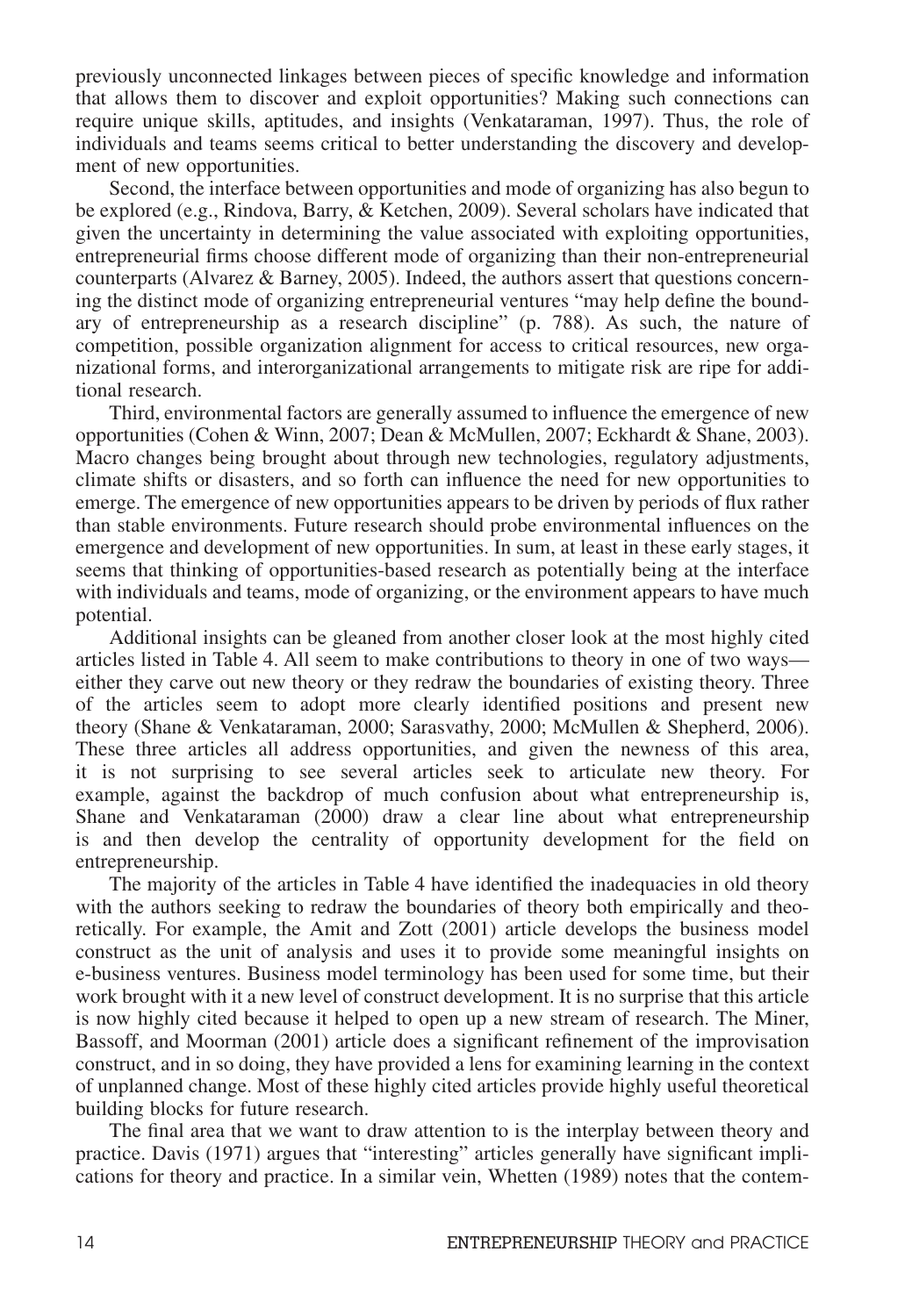porary relevance of the article is quite important. Movement in the external space (the business world) in any given direction can be significant and intuitively appealing if meaningful construct development and theory can be applied to explain the phenomenon. This issue seems apparent throughout many of the articles in Table 4. For example, Shane (2000) showed how prior experience and education led to very different technology implications from a core patent, and Baker and Nelson (2005) advanced the work in bricolage and showed how companies taking such an approach were able to overcome the constraints of a non-munificent resource environment. Overall, the articles identified in Table 4 guide entrepreneurship researchers to develop significant research that is on the cutting edge theoretically while pioneering explanations for business phenomena in need of a more theoretically grounded explanation.

#### **Conclusion**

The data and analysis reported here points toward the field of entrepreneurship continuing to advance in several meaningful ways. First, the pattern of entrepreneurship research in the top management journals shows significant increases in not only the volume of entrepreneurship research published but also its impact as measured through a rise in citations to this body of work. This signals the growing legitimation of entrepreneurship as a field of research. Entrepreneurship researchers have strengthened our understanding of the field's core domains and are forging new directions for future research. The sizable expansion in the number of entrepreneurship articles published in the top management journals indicates a broadening contribution of entrepreneurship scholarship to the greater management research community. As interest in entrepreneurship expands, substantial exchange among scholars interested in entrepreneurship is increasingly evident. Interest from both micro and macro areas of organizational studies has resulted in scholars from these fields increasingly integrating entrepreneurship-related topics into their research. In this regard, the study of entrepreneurial opportunities and nascent ventures is gaining significant traction. More specifically, the emergence of "opportunities" in entrepreneurship research seems to represent an important inflection point in the maturing and influence of entrepreneurship as a field of study. With this has come some important boundaries and exchange implications for the entrepreneurship conversations and the exporting of knowledge surrounding the nascent and the very earliest stages of organizational development. While it follows prior research in focus and method, our research contributes a clearer view of entrepreneurship's evolution as a field of study and the increasing discourse with, and contributions to other fields of management research.

## **Appendix: Study Articles Examined Listed by Topic Area**

**A—Individuals and Teams**: Atuahene-Gima and Ko (OS, 2001); Brown et al. (SMJ, 2001); Sarkar et al. (SMJ, 2001); Li and Atuahene-Gima (SMJ, 2002); Phillips (ASQ, 2002); Kor (OS, 2003); Shepherd (AMR, 2003); Shook et al. (JOM, 2003); Richard et al. (AMJ, 2004); Saparito, Chen, and Sapienza (AMJ, 2004); Egri and Ralston (OS, 2004); Fischer and Pollock (AMJ, 2004); Huyghebaert and De Gucht (SMJ, 2004); Dobrev and Barnett (AMJ, 2005); Ebben and Johnson (SMJ, 2005); Kor and Mahoney (SMJ, 2005); Foo et al. (SMJ, 2006); Hayward and Shepherd (MS, 2006); Kalnins et al. (OS, 2006); Lowe and Ziedonis (MS, 2006); Madsen et al. (OS, 2006); Jennings and McDougald (AMR, 2007); Li and Zhang (SMJ, 2007); Ling et al. (JOM, 2007); Moore et al. (OS,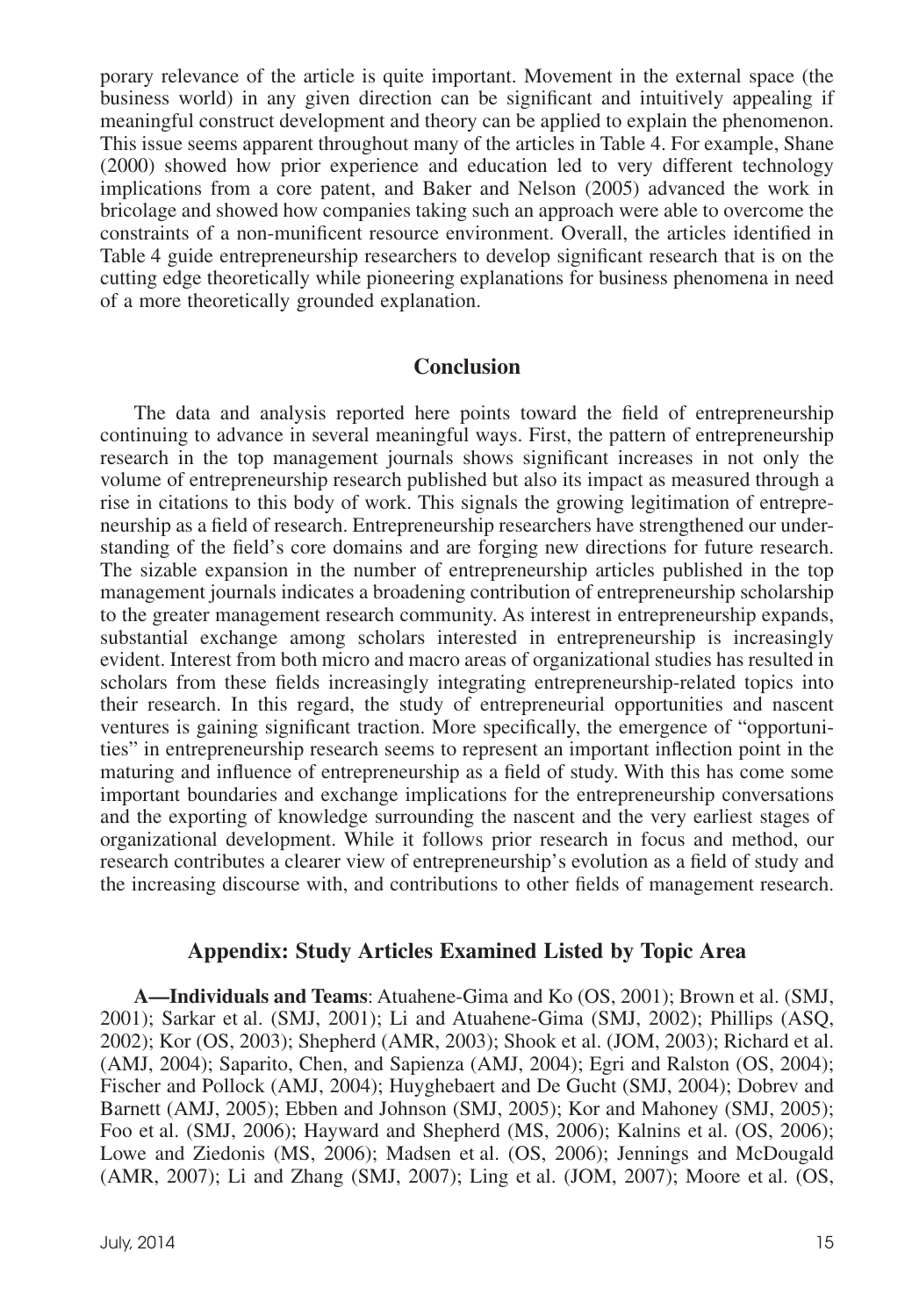2007); Parmigiani (SMJ, 2007); Baron (AMR, 2008); Ling et al. (AMJ, 2008); Nicolaou et al. (MS, 2008); Baron and Tang (JOM, 2009); Blatt (AMR, 2009); Cardon et al. (AMR, 2009); Chatterji (SMJ, 2009); Dencker et al. (AMJ, 2009); Chen et al. (AMJ, 2009); Graebner (AMJ, 2009); Molina-Morales and Martin (SMJ, 2009); Özcan and Reichstein (MS, 2009); Toole and Czarnitzki (MS, 2009).

**B—Opportunities**: Shane and Venkataraman (AMR, 2000); Sarasvathy (AMR, 2000); Erickson (AMR, 2001); Miner et al. (ASQ, 2001); Shane (MS, 2001); Shane and Venkataraman (AMR, 2001); Singh (AMR, 2001); Zahra and Dess (AMR, 2001); Mowery and Shane (MS, 2002); Shane (MS, 2002); Brush et al. (JOM, 2003); Busenitz et al. (JOM, 2003); Dess et al. (JOM, 2003); Eckhardt and Shane (JOM, 2003); Foss (OS, 2003); Wiklund and Shepherd (SMJ, 2003); Shane and Ulrich (MS, 2004); Phillips (ASQ, 2005); Bhardwaj et al. (MS, 2006); Fairlie (MS, 2006); Shane (MS, 2006); Ireland and Webb (JOM, 2007); Certo et al. (JOM, 2009); Keupp and Gassmann (JOM, 2009); Rindova et al. (AMR, 2009); Webb, Tihanyi et al. (AMR, 2009).

**C—Mode of Organizing**: Eisenmann and Bower (OS, 2000); Lyon et al. (JOM, 2000); Michael (SMJ, 2000); Shane (OS, 2000); Zahra et al. (AMJ, 2000); Zahra et al. (JOM, 2000); Alvarez and Busenitz (JOM, 2001); Azoulay and Shane (MS, 2001); Hargadon and Douglas (ASQ, 2001); Hult and Ketchen (SMJ, 2001); Knott (MS, 2001); Lee et al. (SMJ, 2001); Lounsbury and Glynn (SMJ, 2001); Shrader (AMJ, 2001); Sorenson and Sorenson (SMJ, 2001); Yli-Renko et al. (SMJ, 2001); Hult et al. (AMJ, 2002); Nambisan (MS, 2002); Way (JOM, 2002); Zimmerman and Zeitz (AMR, 2002); Cattani et al. (OS, 2003); Combs and Ketchen (JOM, 2003); Delmar and Shane (SMJ, 2003); Deutsch and Ross (MS, 2003); Hult et al. (JOM, 2003); Kleindorfer and Wu (MS, 2003); Lynall et al. (AMR, 2003); Nelson (SMJ, 2003); Steward and Sorenson (ASQ, 2003); Wasserman (OS, 2003); Agrawal et al. (AMJ, 2004); Babich and Sobel (MS, 2004); Honig et al. (JOM, 2004); Mishina et al. (SMJ, 2004); Park et al. (JOM, 2004); Alvarez and Barney (JOM, 2005); Baker and Nelson (ASQ, 2005); Choi and Shepherd (JOM, 2005); Forbes (SMJ, 2005); George (AMJ, 2005); Klass et al. (JOM, 2005); Sine et al. (ASQ, 2005); Agrawal (SMJ, 2006); Maurer and Ebers (ASQ, 2006); Eckhardt et al. (MS, 2006); Gilbert et al. (JOM, 2006); Hsu (MS, 2006); Peredo and Chrisman (AMR, 2006); Shane et al. (MS, 2006); Sine et al. (AMJ, 2006); Wadhwa and Kotha (AMJ, 2006); Wezel et al. (OS, 2006); Kalnins (AMR, 2007); King and Soule (ASQ, 2007); Martens et al. (AMJ, 2007); Sine et al. (OS, 2007); Sorenson (ASQ, 2007); Sung-Choon et al. (AMR, 2007); Teece (SMJ, 2007); Zott and Amit (OS, 2007); Zott and Huy (ASQ, 2007); Bettignies (MS, 2008); Bettignies and Chemla (MS, 2008); Hallen (ASQ, 2008); Koka and Prescott (SMJ, 2008); Kor and Misangyi (SMJ, 2008); Short et al. (JOM, 2008); Simons and Roberts (ASQ, 2008); Stam and Elfring (AMJ, 2008); Weber et al. (ASQ, 2008); Benson and Ziedonis (OS, 2009); Dushnitsky and Shaver (SMJ, 2009); Franco et al. (MS, 2009); Ganco and Agarwal (AMR, 2009); Junkunc and Echkardt (MS, 2009); McKendrick et al. (OS, 2009).

**D—Environments**: Busenitz et al. (AMJ, 2000); Doh (AMR, 2000); George and Prabhu (AMR, 2000); Jayaraman et al. (SMJ, 2000); McDougall and Oviatt (AMJ, 2000); Steensma et al. (AMJ, 2000); Shrader et al. (AMJ, 2000); Spicer et al. (AMR, 2000); Zahra et al. (AMR, 2000); Amit and Zott (SMJ, 2001); Certo et al. (SMJ, 2001); Lu and Beamish (SMJ, 2001); Shane and Cable (MS, 2002); Simsek et al. (JOM, 2003); Rogg et al. (JOM, 2004); Garud et al. (AMJ, 2002); Peng (AMR, 2003); Lyles et al. (JOM, 2004); Maguire et al. (AMJ, 2004); Kalnins and Chung (MS, 2006); Hellman (MS, 2007); Marquis and Lounsbury (AMJ, 2007); Lee et al. (AMR, 2007); Bercovitz and Feldman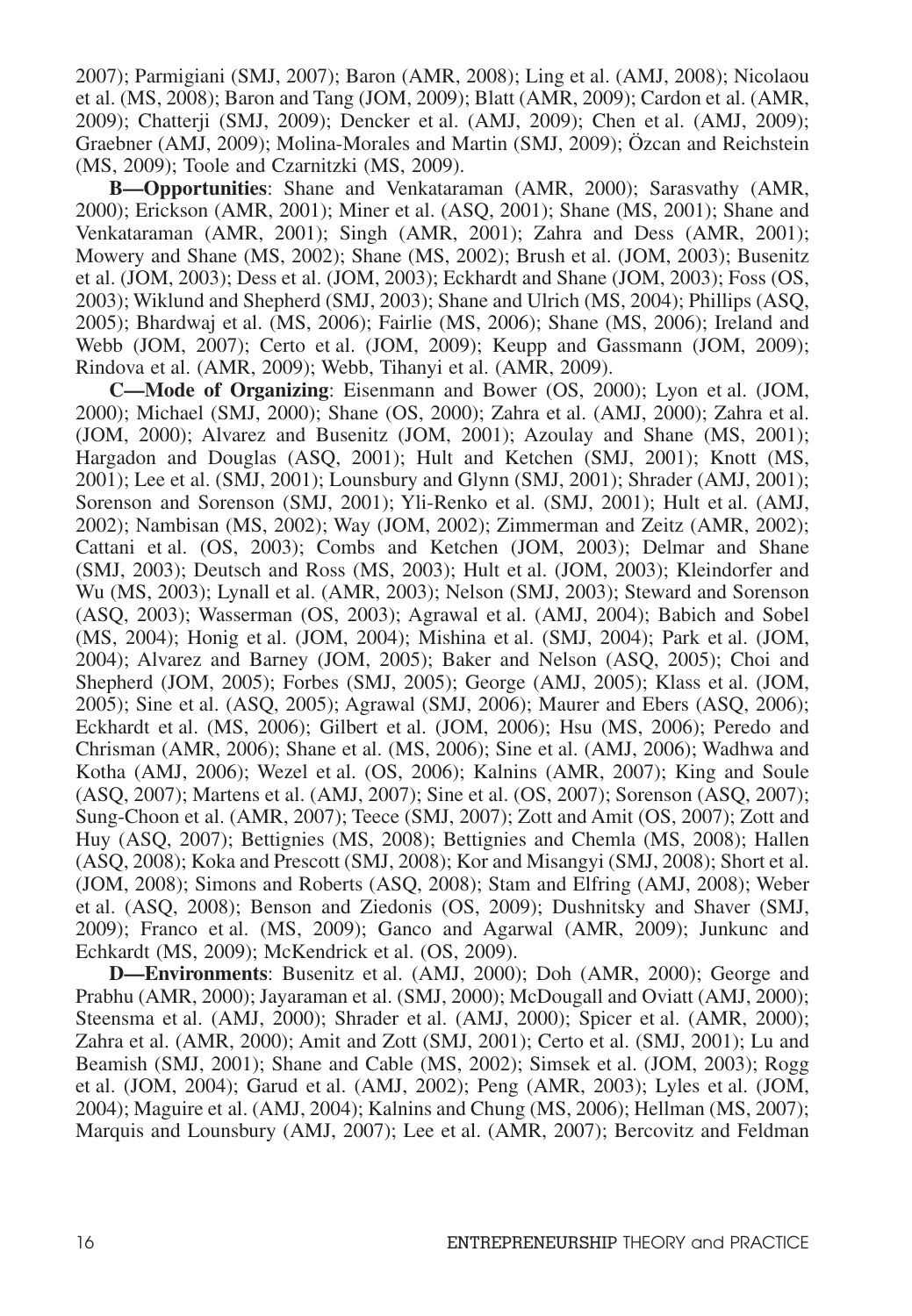(OS, 2008); Gans et al. (MS, 2008); Gruber et al. (MS, 2008); Levy (AMR, 2008); Misangyi et al. (AMR, 2008); Calas et al. (AMR, 2009); Oczan and Eisenhardt (AMJ, 2009); Purdy and Gray (AMJ, 2009).

**E—Individuals and Teams and Opportunities**: Mitchell et al. (AMJ, 2000); Qian and Li (SMJ, 2003); Baron and Ensley (MS, 2006); McMullen and Shepherd (AMR, 2006); Wu and Knott (MS, 2006); Sidhu et al. (OS, 2007); Gruber et al. (MS, 2008); Katila et al. (ASQ, 2008); Dencker et al. (OS, 2009).

**F—Individuals and Teams and Mode of Organizing**: Kaufman et al. (SMJ, 2000); Wright et al. (AMR, 2000); Baum et al. (AMJ, 2001); Boeker and Karichalil (AMJ, 2002); Daily et al. (JOM, 2002); Kim et al. (MS, 2002); Shane and Stuart (MS, 2002); Green et al. (AMJ, 2003); Boeker and Wiltbank (OS, 2005); George et al. (JOM, 2005); Sarkar et al. (SMJ, 2006); Wasserman (AMJ, 2006); Bayus and Agarwal (MS, 2007); Kroll et al. (AMJ, 2007); Beckman and Burton (OS, 2008); Scherpereel (SMJ, 2008); Alvarez and Parker (AMR, 2009); Augier and Teece (OS, 2009); Davis et al. (ASQ, 2009); Hmieleski and Baron (AMJ, 2009); Vissa and Chacar (SMJ, 2009).

**G—Opportunities and Mode of Organizing**: Autio et al. (AMJ, 2000); Robinson and McDougall (SMJ, 2001); Ireland et al. (JOM, 2003); Stewart (OS, 2003); Batjargal and Liu (OS, 2004); Graebner and Eisenhardt (ASQ, 2004); Dushnitsky and Lenox (SMJ, 2005); Audia et al. (ASQ, 2006); Casciaro and Lobo (ASQ, 2008); Doving and Gooderham (SMJ, 2008); Chadwick and Dabu (OS, 2009); Santos and Eisenhardt (AMJ, 2009); Sine and Lee (ASQ, 2009).

## **REFERENCES**

Aldrich, H.E. (1999). *Organizations evolving*. London: Sage.

Aldrich, H.E. & Baker, T. (1997). Blinded by the cites? Has there been progress in entrepreneurship research? In D.L. Sexton & R.W. Smilor (Eds.), *Entrepreneurship 2000* (pp. 377–400). Chicago, IL: Upstart Publishing.

Alvarez, S. & Barney, J. (2004). Organizing rent generation and appropriation: Toward a theory of the entrepreneurial firm. *Journal of Business Venturing*, *19*, 621–635.

Alvarez, S. & Barney, J. (2005). How do entrepreneurs organize firms under conditions of uncertainty? *Journal of Management*, *31*, 776–793.

Alvarez, S. & Barney, J. (2007). Discovery and creation: Alternative theories of entrepreneurial action. *Strategic Entrepreneurship Journal*, *1*, 11–26.

Amit, R. & Zott, C. (2001). Value creation in e-business. *Strategic Management Journal*, *22*, 493–520.

Autio, E., Sapienza, H., & Almeida, J. (2000). Effects of age at entry, knowledge intensity, and imitability on international growth. *Academy of Management Journal*, *43*, 909–924.

Baker, T. & Nelson, R.E. (2005). Creating something from nothing: Resource construction through entrepreneurial bricolage. *Administrative Science Quarterly*, *50*, 329–366.

Baron, R. (2004). The cognitive perspective: A valuable tool for answering entrepreneurship's basic "why" questions. *Journal of Business Venturing*, *19*, 221–239.

Baron, R. (2006). Opportunity recognition as pattern recognition: How entrepreneurs "connect the dots" to identify new business opportunities. *Academy of Management Perspectives*, *20*, 104–119.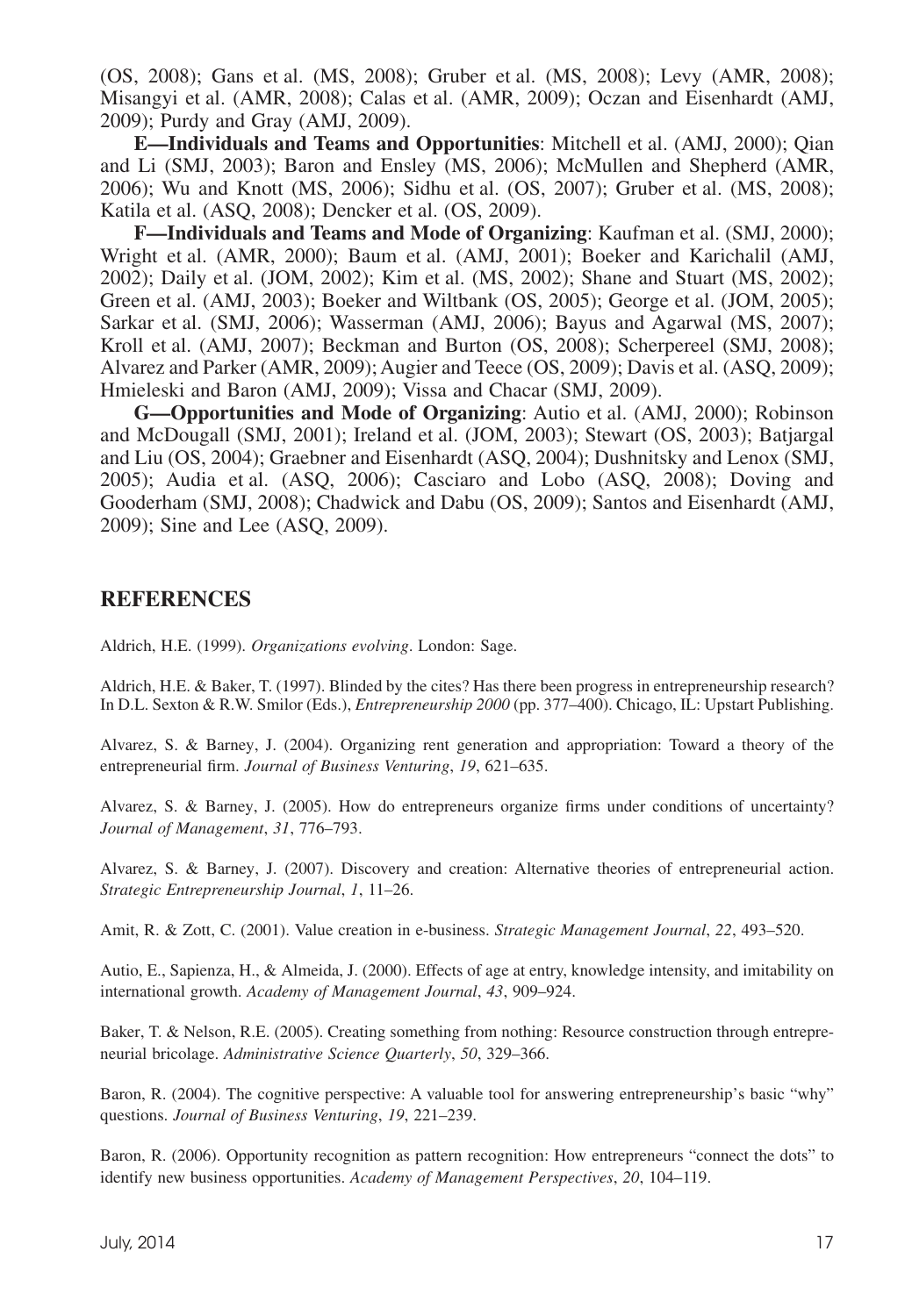Bull, I. & Willard, G.E. (1993). Towards a theory of entrepreneurship. *Journal of Business Venturing*, *8*, 183–195.

Busenitz, L.W., West, G.P., Shepherd, D., Nelson, T., Chandler, G.N., & Zacharakis, A. (2003). Entrepreneurship research in emergence: Past trends and future directions. *Journal of Management*, *29*, 285–308.

Cohen, B. & Winn, M.I. (2007). Market imperfections, opportunity and sustainable entrepreneurship. *Journal of Business Venturing*, *22*, 29–49.

Cooper, A.C. & Dunkelberg, W.C. (1987). Entrepreneurial research: Old questions, new answers, and methodological issues. *American Journal of Small Business*, *11*, 1–20.

Curran, J. & Blackburn, R.A. (2001). *Researching the small enterprise*. London: Sage.

Davidsson, P. (2008). *The entrepreneurship research challenge*. Cheltenham, U.K.: Edward Elgar.

Davis, M. (1971). That's interesting. *Philosophy of the Social Sciences*, *1*, 309–344.

Dean, T., Brown, R., & Bamford, C. (1998). Differences in large and small firm responses to environmental context: Strategic implications from a comparative analysis of business formations. *Strategic Management Journal*, *19*, 709–728.

Dean, T.J. & McMullen, J.S. (2007). Toward a theory of sustainable entrepreneurship: Reducing environmental degradation through entrepreneurial action. *Journal of Business Venturing*, *22*, 50–76.

Eckhardt, J.T. & Shane, S.A. (2003). Opportunities and entrepreneurship. *Journal of Management*, *29*, 333–349.

Erikson, T. (2001). "The promise of entrepreneurship as a field of research": A few comments and some suggested extensions. *Academy of Management Review*, *26*, 12–13.

Gartner, W.B., Davidsson, P., & Zahra, S.A. (2006). Are you talking to me? The nature of community in entrepreneurship scholarship. *Entrepreneurship Theory and Practice*, *30*, 321–331.

Gregoire, D.A., Noel, M.X., Dery, R., & Bechard, J.-P. (2006). Is there conceptual convergence in entrepreneurship research? A co-citation analysis of Frontiers of Entrepreneurship Research, 1981–2004. *Entrepreneurship Theory and Practice*, *30*, 333–373.

Harrison, R.T. & Leitch, C.M. (1996). Discipline emergence in entrepreneurship: Accumulative fragmentalism or paradigmatic science? *Entrepreneurship, Innovation, and Change*, *5*, 65–83.

Kirzner, I.M. (1997). Entrepreneurial discovery and the competitive market process: An Austrian approach. *Journal of Economic Literature*, *35*, 60–85.

Klotz, A.C., Hmieleski, K.M., Bradley, B.H., & Busenitz, L.W. (2014). New venture teams: A review of the literature and roadmap for future research. *Journal of Management*, *40*, 226–255.

Kuhn, T. (1962). *The structure of scientific revolutions*. Chicago, IL: University of Chicago Press.

Landstrom, H., Harirchi, G., & Astrom, F. (2012). Entrepreneurship: Exploring the knowledge base. *Research Policy*, *41*, 1154–1181.

Lee, C., Lee, K., & Pennings, J. (2001). Internal capabilities, external networks, and performance: A study on technology-based ventures. *Strategic Management Journal*, *22*, 615–640.

Low, M.B. (2001). The adolescence of entrepreneurship research: Specification of purpose. *Entrepreneurship Theory and Practice*, *25*, 17–25.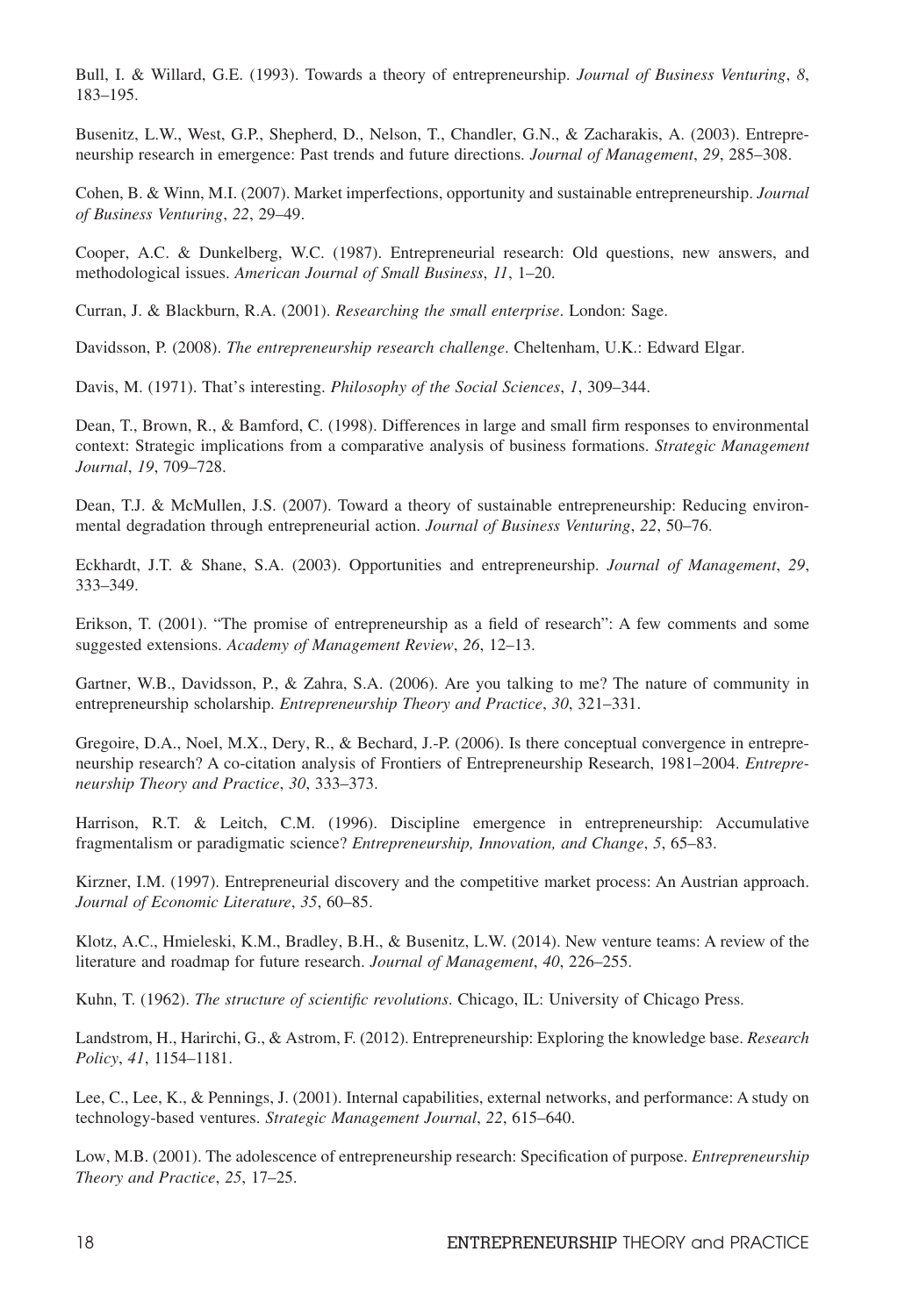Low, M.B. & Macmillan, I.C. (1988). Entrepreneurship: Past research and future challenges. *Journal of Management*, *14*, 138–161.

Lu, J. & Beamish, P. (2001). The internationalization and performance of SMEs. *Strategic Management Journal*, *22*, 565–586.

McMullen, J. & Shepherd, D. (2006). Entrepreneurial action and the role of uncertainty in the theory of the entrepreneur. *Academy of Management Review*, *31*, 132–152.

Miner, A., Bassoff, P., & Moorman, C. (2001). Organizational improvisation and learning: A field study. *Administrative Science Quarterly*, *46*, 304–337.

Peng, M. (2003). Institutional transitions and strategic choices. *Academy of Management Review*, *28*, 275– 296.

Rindova, V., Barry, D., & Ketchen, D.J. (2009). Entrepreneuring as emancipation. *Academy of Management Review*, *34*, 477–491.

Sarasvathy, S. (2000). Causation and effectuation: Toward a theoretical shift from economic inevitability to entrepreneurial contingency. *Academy of Management Review*, *26*, 243–263.

Schildt, H.A., Zahra, S.A., & Sillanpaa, A. (2006). Scholarly communities in entrepreneurship research: A co-citation analysis. *Entrepreneurship Theory and Practice*, *30*, 399–415.

Shane, S. (2000). Prior knowledge and the discovery of entrepreneurial opportunities. *Organization Science*, *11*, 448–469.

Shane, S. & Venkataraman, S. (2000). The promise of entrepreneurship as a field of research. *Academy of Management Review*, *25*, 217–226.

Shane, S. & Venkataraman, S. (2001). Entrepreneurship as a field of research: A response to Zahra and Dess, Singh, and Erikson. *Academy of Management Review*, *26*, 13–16.

Short, J.C., Ketchen, D.J., Shook, C.L., & Ireland, R.D. (2010). The concept of "opportunity" in entrepreneurship research: Past accomplishments and future challenges. *Journal of Management*, *36*, 40–65.

Singh, R.P. (2001). A comment on developing the field of entrepreneurship through the study of opportunity recognition and exploitation. *Academy of Management Review*, *26*, 10–12.

Tang, J., Kacmar, K.M., & Busenitz, L.W. (2012). Entrepreneurial alertness in the pursuit of new opportunities. *Journal of Business Venturing*, *27*, 77–94.

Teece, D.J. (2007). Explicating dynamic capabilities: The nature and microfoundations of (sustainable) enterprise performance. *Strategic Management Journal*, *28*, 1319–1350.

Teixeira, A. (2011). Mapping the (in)visible college(s) in the field of entrepreneurship. *Scientometrics*, *89*, 1–36.

Venkataraman, S. (1997). The distinctive domain of entrepreneurship research: An editor's perspective. In J. Katz & R. Brockhaus (Eds.), *Advances in entrepreneurship, firm emergence, and growth* (Vol. 3, pp. 119–138). Greenwich, CT: JAI Press.

Welter, F. (2011). Contextualizing entrepreneurship—conceptual challenges and ways forward. *Entrepreneurship Theory and Practice*, *35*, 165–184.

Welter, F. & Lasch, F. (2008). Entrepreneurship research in Europe: Taking stock of looking forward. *Entrepreneurship Theory and Practice*, *32*, 241–248.